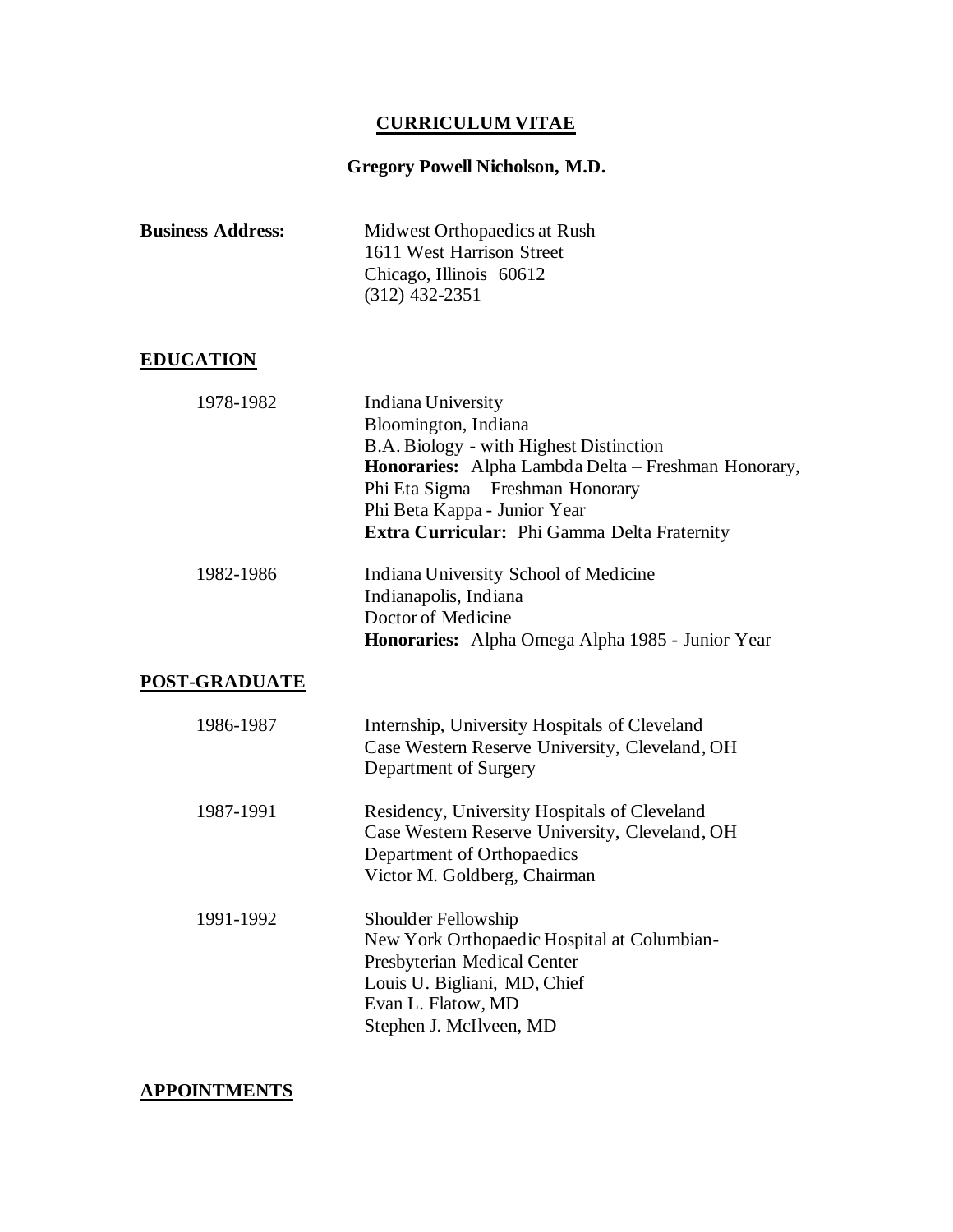| present                      | <b>Associate Professor Orthopaedic Surgery</b><br>Department of Orthopaedic Surgery<br><b>Rush University Medical Center</b>                                                                                                                                                                                                                                         |
|------------------------------|----------------------------------------------------------------------------------------------------------------------------------------------------------------------------------------------------------------------------------------------------------------------------------------------------------------------------------------------------------------------|
| 2003-present                 | Team Physician: Chicago White Sox                                                                                                                                                                                                                                                                                                                                    |
| 2004-present                 | Team Physician: Chicago Bulls                                                                                                                                                                                                                                                                                                                                        |
| 1997-2001                    | Department of Orthopaedics, St. Vincent Hospital<br>Vice-Chairman                                                                                                                                                                                                                                                                                                    |
|                              | Department of Orthopaedics, Methodist Hospital                                                                                                                                                                                                                                                                                                                       |
|                              | Clinical Assistant Professor of Orthopaedics,<br><b>Indiana University Department of Orthopaedics</b>                                                                                                                                                                                                                                                                |
| 1992-2001                    | Head Team Physician - Indianapolis Indians AAA<br><b>Baseball Team</b>                                                                                                                                                                                                                                                                                               |
| 1991-1995                    | Supervisor – Resident Education at St. Vincent Hospital for<br>Indiana University Orthopaedic Department Residency<br>Program.                                                                                                                                                                                                                                       |
| <b>Professional History:</b> | Orthopaedic Specialists of Indiana, P.C.<br>Indianapolis, Indiana 46260<br>$1992 - 1995$                                                                                                                                                                                                                                                                             |
|                              | Orthopaedics Indianapolis, P.C.<br>Indianapolis, Indiana 46278<br>$1995 - 2001$                                                                                                                                                                                                                                                                                      |
| <b>Certification:</b>        | Diplomat – National Board of Medical Examiners Board<br>Certified                                                                                                                                                                                                                                                                                                    |
| <b>Organizations:</b>        | American Academy of Orthopaedic Surgeons<br>American Shoulder and Elbow Surgeons<br>Association of Bone and Joint Surgeons<br>American Orthopaedic Society for Sports Medicine<br>Mid-America Orthopaedic Association<br><b>American Medical Association</b><br><b>Marion County Medical Society</b><br>Indiana Orthopaedic Society<br>Indianapolis Orthopaedic Club |

## **PERSONAL DATA:**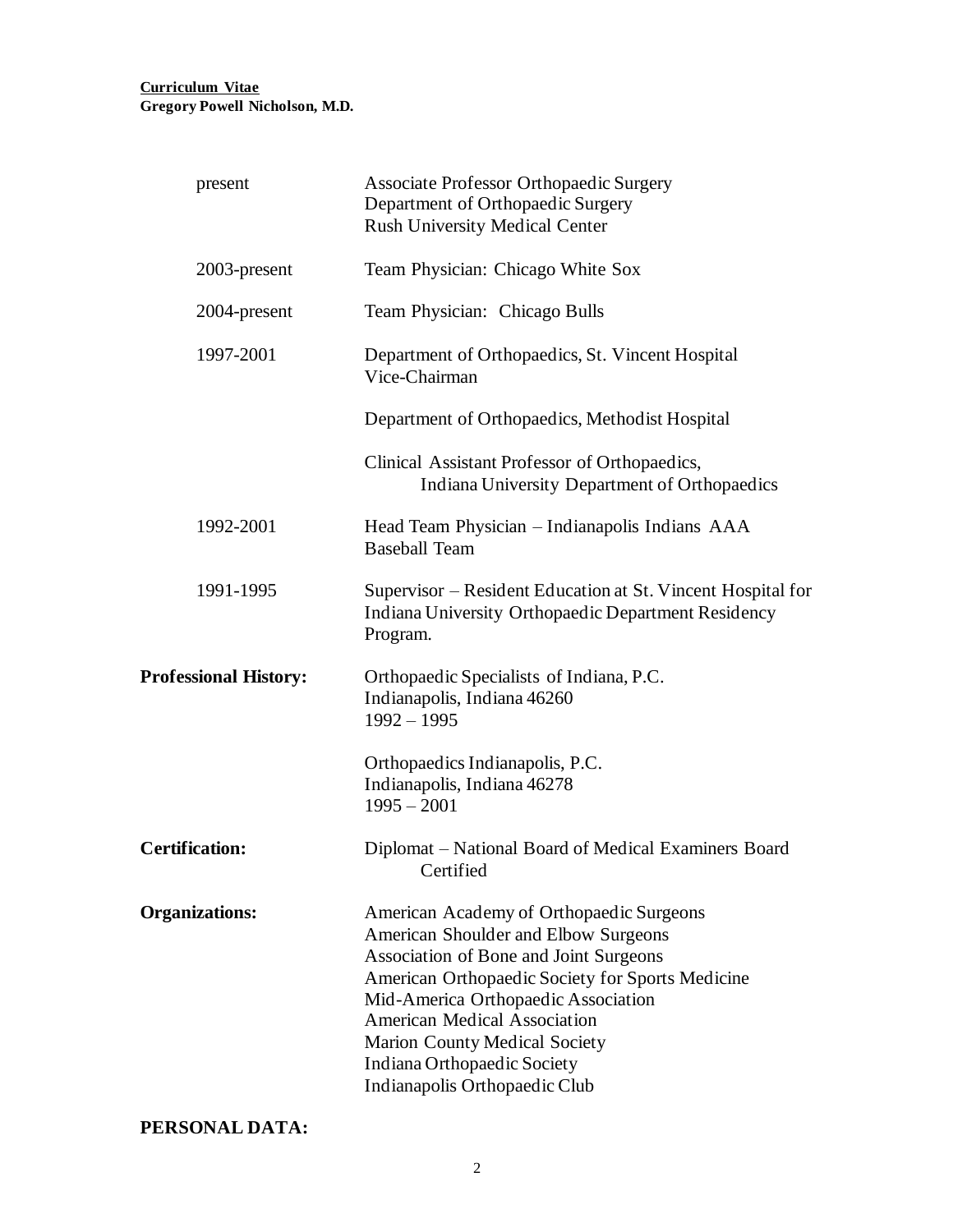| Date of Birth:  | December 22, 1959                                                                                                                                              |
|-----------------|----------------------------------------------------------------------------------------------------------------------------------------------------------------|
| Place of Birth: | Columbus, Indiana                                                                                                                                              |
| Marital Status: | Married, May 21, 1988                                                                                                                                          |
|                 | Margaret M. Nicholson, RN                                                                                                                                      |
| Children:       | Benjamin, Birthdate – April 18, 1992<br>Madeleine, Birthdate - January 21, 1994<br>Samuel, Birthdate – September 1, 1995<br>Isabel, Birthdate – April 21, 1997 |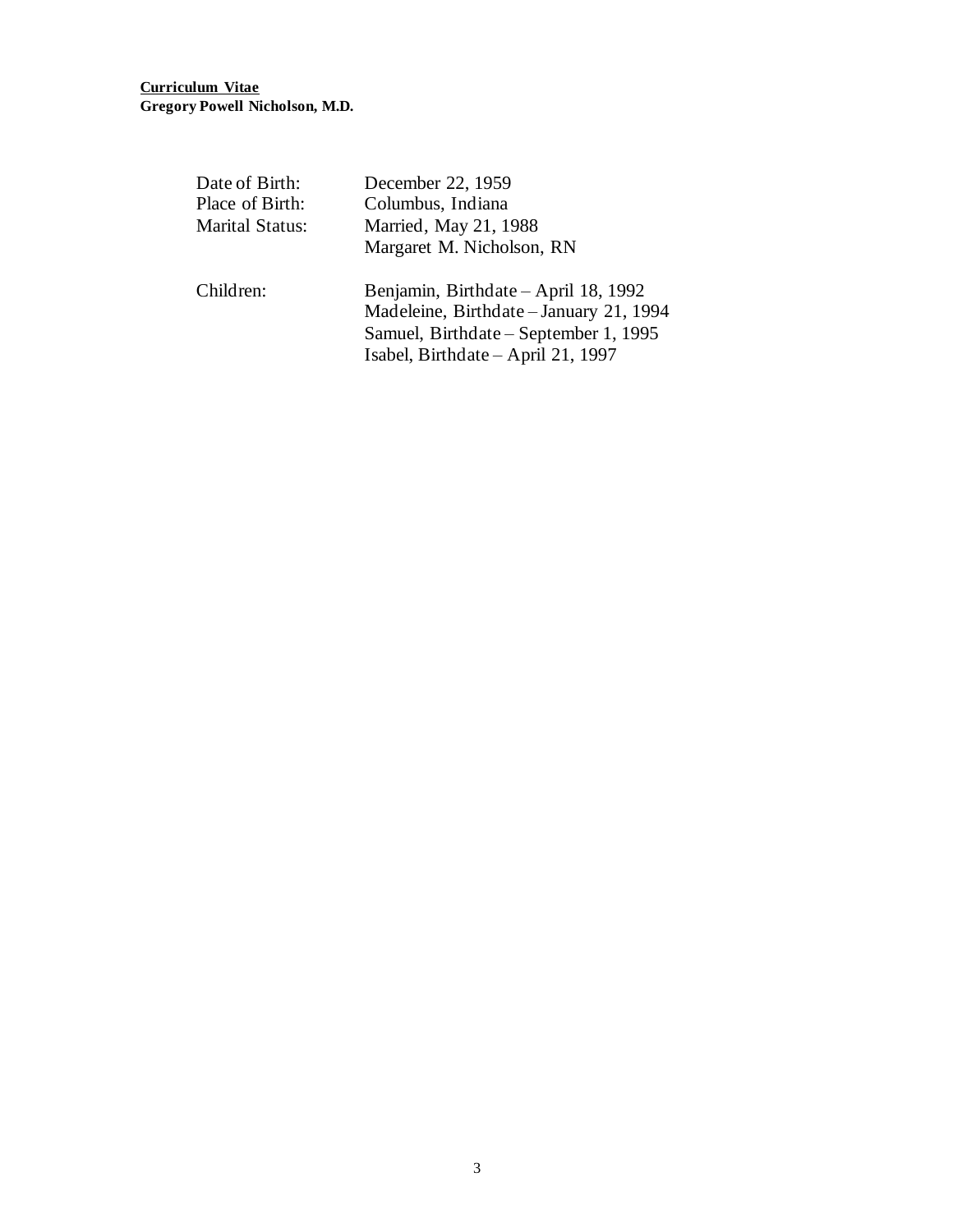#### **PRESENTATIONS – NATIONAL/INTERNATIONAL**

- 1. **Nicholson GP,** Lin EC, Sershon BA, et al. Clincal Outcomes of Reverse Total Shoulder Arthroplasty in Patients Under the Age of 60. Presented at American Academy of Orthopedic Surgeons Meeting. San Francisco, CA. Feb., 2012
- 2. **Nicholson GP**. "The Problem of Scapular Notching". Instructional Course Lecture: Complications in Reverse Shoulder Arthroplasty. Prevention and Treatment. Presented at American Academy of Orthopaedic Surgeons Meeting. San Francisco, CA 2012.
- 3. **Nicholson GP.** Reverse Shoulder Arthroplasty.Indications and Technical Pearls. Instructional Course Lecture Presented at American Academy of Orthopaedic Surgeons Meeting. San Francisco, CA, 2012
- 4. **Nicholson GP**. Technique of Reverse Shoulder Arthroplasty. Instructional Course Lecture at Surgical Skills Course: "Reverse Shoulder Arthroplasty". Presented at American Academy Of Orthopaedic Surgeons Meeting. San Francisco, CA. 2012
- 5. **Nicholson GP**. Dislocation of the Reverse Shoulder. Presented at Symposium on "Complications in Shoulder Arthroplasty" At American Acacdemy of Orthopaedic Surgeons Meeting. San Francisco, CA. 2012.
- 6. **GP Nicholson, Van Thiel G, Romeo AA**. Vertical Humeral Osteotomy for Removal of Cemented Humeral Stem. Video Presentation at American Shoulder Elbow Surgeons Specialty Day. San Francisco, CA. 2012.
- 7. **Nicholson GP,** Lin EC, Sershon BA, et al. Clincal Outcomes of Reverse Total Shoulder Arthroplasty in Patients Under the Age of 60. Presented at American Shoulder and Elbow Surgeons Closed Meeting. Greenbrier, WV. Oct. 2011

Lin EC, Harwood DP, Juhan T, Hammond J, Gochanour E, Cole BJ, Nicholson GP, Verma NN, Romeo AA. *"Clinical Outcomes of Hemiarthroplasty vs Biologic Resurfacing in Patients Under the Age of 50."* Podium presentation at the European Society for Surgery of the Shoulder and the Elbow (SECEC/ESSSE) Annual Meeting, Lyon, France. September 14-17, 2011.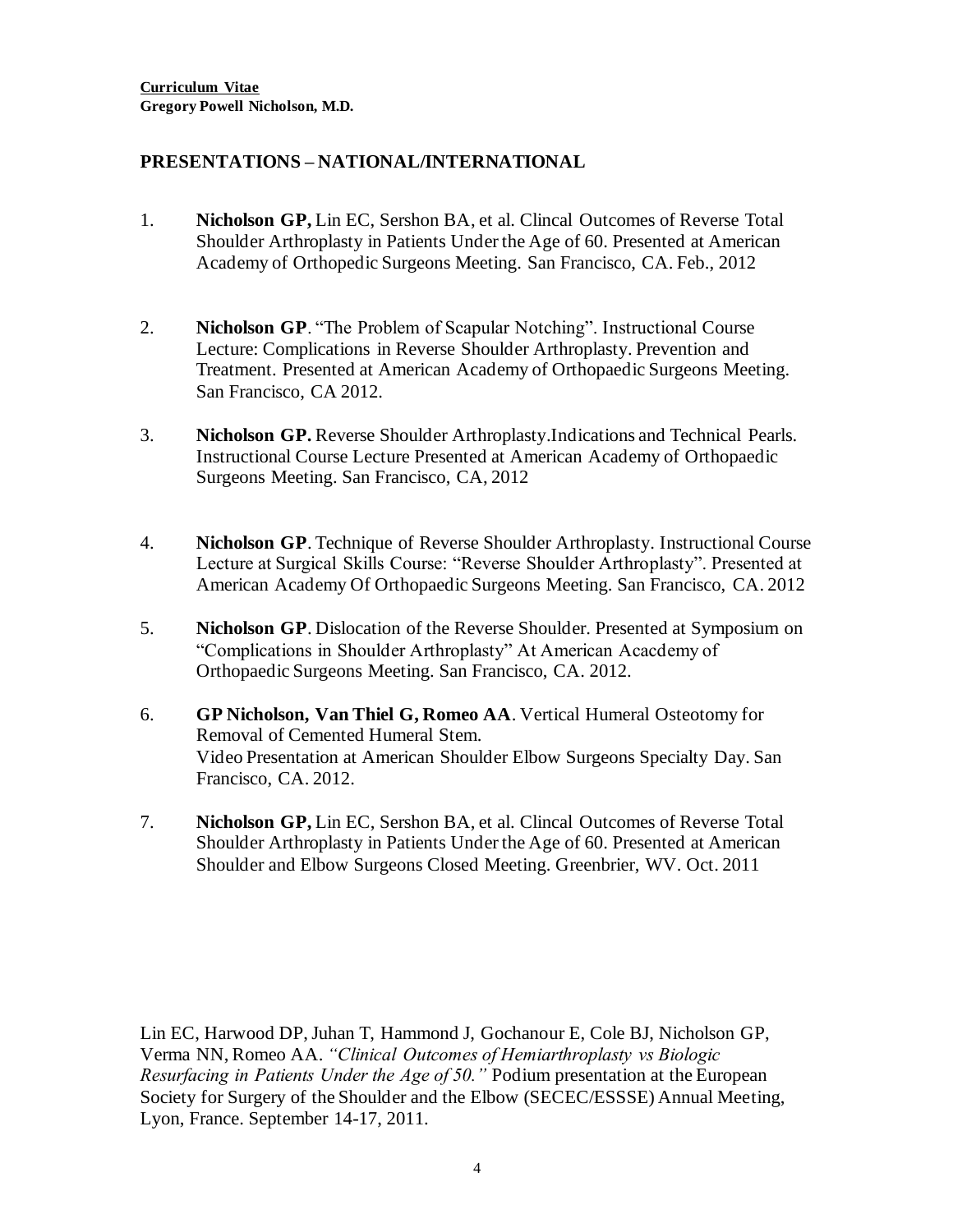Strauss E, Salata M, McGill K, Nicholson G, Cole B, Verma N, Romeo A. *"The High Failure Rate of Biologic Resurfacing of the Glenoid in Young Patients with Glenohumeral Arthritis."* Podium presentation at the European Society for Surgery of the Shoulder and the Elbow (SECEC/ESSSE) Annual Meeting, Lyon, France. September 14- 17, 2011

Nicholson GP. Reverse Shoulder Arthroplasty for the Treatment of Acute Proximal Humerus Fractures. Presented at American Shoulder Elbow Surgeons Specialty Day. 2011. San Diego, CA

Nicholson GP. Arthroplasty Options in the Young Patient with Shoulder DJD. Presented at Instructional Course Lecture, American Academy of Orthopaedic Surgeons Meeting, San Diego, CA. 2011

- 8. **Nicholson GP**. "The Problem of Scapular Notching". Instructional Course Lecture: Complications in Reverse Shoulder Arthroplasty. Prevention and Treatment. Presented at American Academy of Orthopaedic Surgeons Meeting. San Diego, CA 2011.
- 9. **Nicholson GP.** Reverse Shoulder Arthroplasty.Indications and Technical Pearls. Instructional Course Lecture Presented at American Academy Of Orthopaedic Surgeons Meeting. San Diego, CA, 2011
- 10. **Nicholson GP**. Technique of Reverse Shoulder Arthroplasty. Instructional Course Lecture at Surgical Skills Course: "Reverse Shoulder Arthroplasty". Presented at American Academy Of Orthopaedic Surgeons Meeting. San Diego, CA. 2011
- 11. **Nicholson GP**. Suture Management in Arthroscopic Rotator Cuff Repair. Surgical Skills Course "Arthroscopic Rotator Cuff Repair with use of Alex Models" Presented at American Academy Of Orthopaedic Surgeons Meeting. San Diego, CA. 2011
- 12. **Nicholson GP**, Twigg SL. Posterior Glenoid Bone Grafting in TSA for Posterior Glenoid Wear: Technique and Radiographic Outcome. . Presented at the International Congress on Surgery of the Shoulder and Elbow. Edinburgh, Scotland, September, 2010
- 13. **Nicholson GP,** Van Thiel GS, Piasecki D, Romeo AA, Twigg SL. Vertical Humeral Osteotomy for Humeral Stem Removal and Revision. Technique and Results. . Presented at the International Congress on Surgery of the Shoulder and Elbow. Edinburgh, Scotland, September, 2010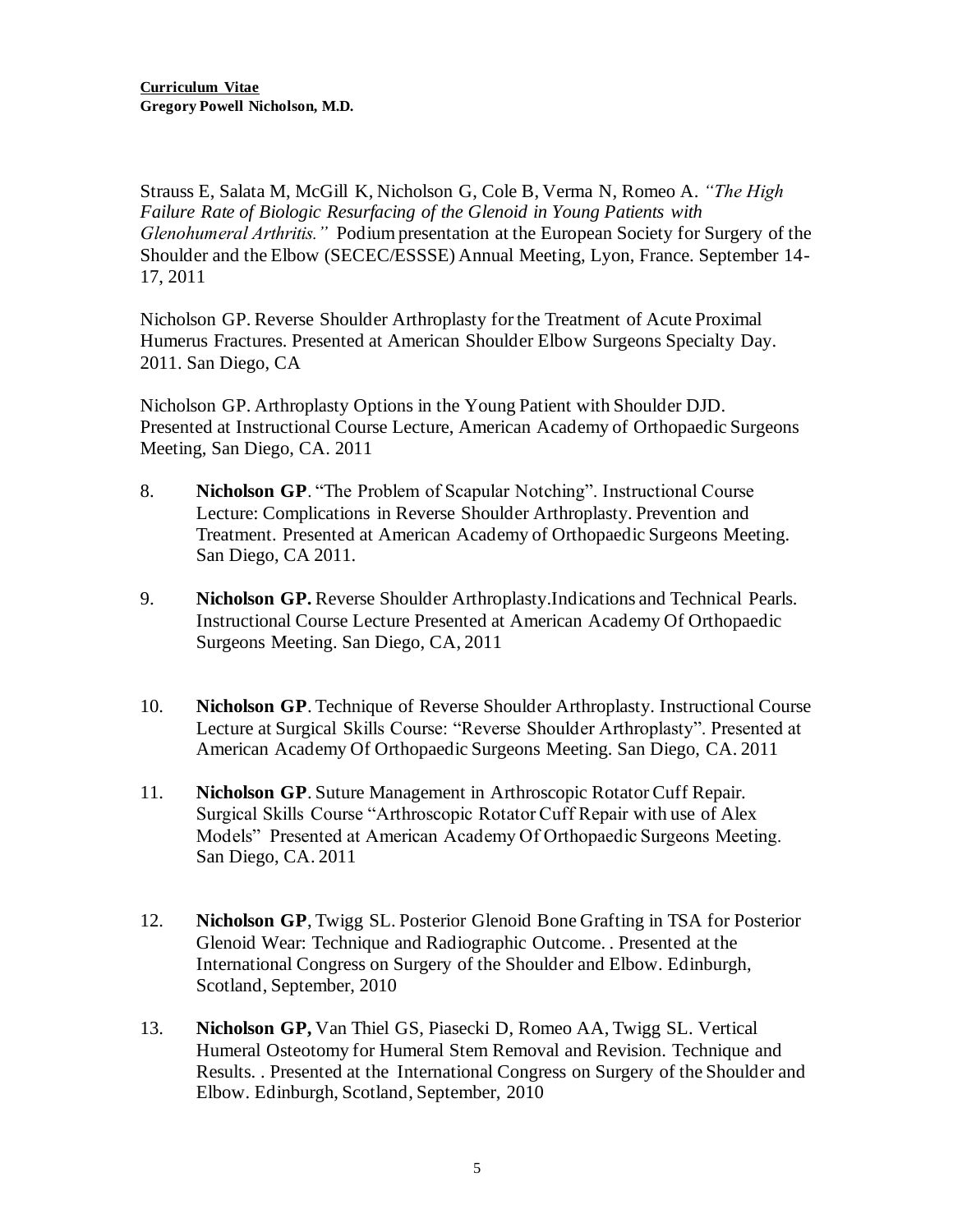- 14. **Nicholson GP,** Murthi AM. Trabecular Metal Reverse Shoulder Arthroplasty and the Lack of Scapular Notching. . Presented at the International Congress on Surgery of the Shoulder and Elbow. Edinburgh, Scotland, September, 2010
- 15. **Nicholson GP**. Suture Management in Arthroscopic Rotator Cuff Repair. Surgical Skills Course "Arthroscopic Rotator Cuff Repair with use of Alex Models" Presented at American Academy Of Orthopaedic Surgeons Meeting. New Orleans, LA., 2010.
- 16. **Nicholson GP**. Technique of Reverse Shoulder Arthroplasty. Instructional Course Lecture at Surgical Skills Course: "Reverse Shoulder Arthroplasty". Presented at American Academy Of Orthopaedic Surgeons Meeting. New Orleans, LA., 2010
- 17. **Nicholson GP.** Reverse Shoulder Arthroplasty. Instructional Course Lecture in "Decision Making in Contemporary Shoulder Arthroplasty" Presented at American Academy Of Orthopaedic Surgeons Meeting. New Orleans, LA., March 2010
- 18. **Nicholson GP**. "The Problem of Scapular Notching". Instructional Course Lecture: Complications in Reverse Shoulder Arthroplasty. Prevention and Treatment. Presented at American Academy of Orthopaedic Surgeons Meeting. New Orleans, LA, March, 2010.
- 19. **Nicholson GP**, Twigg SL. Posterior Glenoid Bone Grafting in TSA for Posterior Glenoid Wear: Technique and Radiographic Outcome. Presented at American Academy Of Orthopaedic Surgeons Meeting. Las Vegas, NV, Feb., 2009
- 20. **Nicholson GP**, Twigg SL. Posterior Glenoid Bone Grafting in TSA for Posterior Glenoid Wear: Technique and Radiographic Outcome. Presented at American Shoulder and Elbow Surgeons Open Meeting (Specialty Day). Las Vegas, NV, Feb., 2009.
- 21. **Nicholson GP,** Murthi AM. Trabecular Metal Reverse Shoulder Arthroplasty and the Lack of Scapular Notching. Presented at American Shoulder & Elbow Surgeons Open Meeting (Specialty Day). Las Vegas, NV, Feb., 2009
- 22. **Nicholson GP,** Van Thiel GS, Piasecki D, Romeo AA, Twigg SL. Vertical Humeral Osteotomy for Humeral Stem Removal and Revision. Technique and Results. Presented at American Academy Of Orthopaedic Surgeons Meeting. Las Vegas, NV, Feb., 2009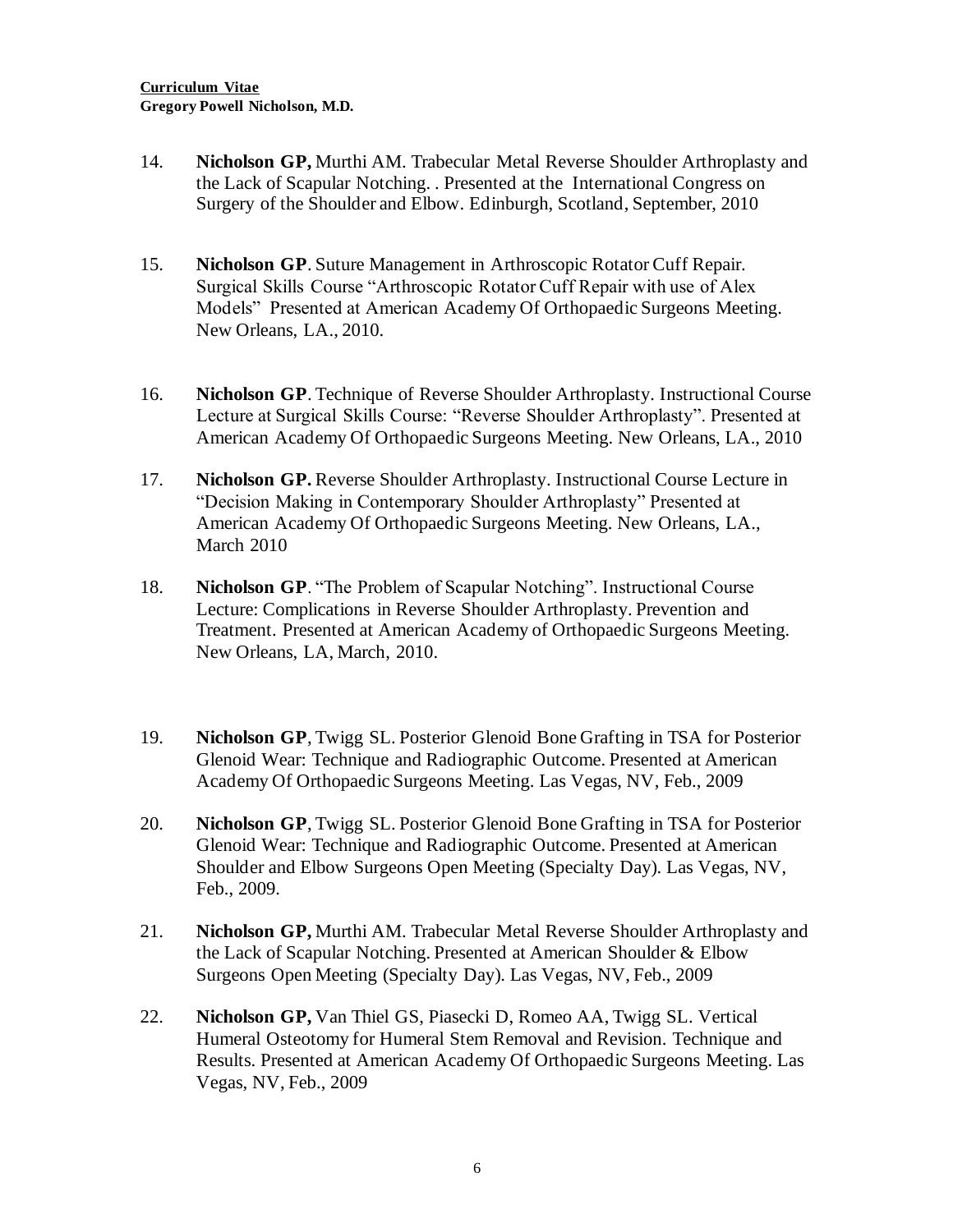- 23. **Nicholson GP**. Technique of Reverse Shoulder Arthroplasty. Instructional Course Lecture at Surgical Skills Course: "Reverse Shoulder Arthroplasty". Presented at American Academy Of Orthopaedic Surgeons Meeting. Las Vegas, NV, Feb., 2009.
- 24. **Nicholson GP.** Reverse Shoulder Arthroplasty. Instructional Course Lecture in "Decision Making in Contemporary Shoulder Arthroplasty" Presented at American Academy Of Orthopaedic Surgeons Meeting. Las Vegas, NV, Feb., 2009.
- 25. **Nicholson GP**. Suture Management in Arthroscopic Rotator Cuff Repair. Surgical Skills Course "Arthroscopic Rotator Cuff Repair with use of Alex Models" Presented at American Academy Of Orthopaedic Surgeons Meeting. Las Vegas, NV, Feb., 2009.
- 26. **Nicholson GP.** Reverse Shoulder Arthroplasty: Biomechanics, Design Rationale. Presented at AAOS/ASES Shoulder Arthroplasty: Surgical Indications and Techniques. OLC Rosemont, IL Nov., 2008
- 27. **Nicholson GP**, Twigg SL. Posterior Glenoid Bone Grafting in TSA for Posterior Glenoid Wear: Technique and Radiographic Outcomes. Presented at American Shoulder & Elbow Surgeons Closed Meeting, Santa Barbara, CA, Sept., 2008.
- 28. **Nicholson GP,** Murthi AM. Trabecular Metal Reverse Shoulder Arthroplasty and the Lack of Scapular Notching. Presented at American Shoulder & Elbow Surgeons Closed Meeting, Santa Barbara, CA, Sept., 2008.
- 29. **Nicholson GP**. Kinetic Derangements and Returning the Thrower to Play. Nonsurgical and Surgical Solutions. Presented at AOSSM Instructional Course Lecture: The Throwing Shoulder. AOSSM Annual Meeting, Orlando, FL; July, 2008.
- 30. **Nicholson GP**. Glenoid Resurfacing with Biologics: A Critical Review. Presented at 6<sup>th</sup> Biennial AAOS/ASES Course. Orlando, FL, April, 2008.
- 31. **Nicholson GP**. Acromioclavicular and Sternoclavicular Joint Injuries. Presented at 6<sup>th</sup> Biennial AAOS/ASES Course. Orlando, FL, April, 2008.
- 32. **Nicholson GP**, Nugent, M, Colton, A, Twigg SL, Blatz B. Sling with a De-Rotation Wedge Improves Early Motion after Rotator Cuff Repair. A Randomized Study. Presented at 6<sup>th</sup> Biennial AAOS/ASES Course. Orlando, FL, April, 2008.
- 33. **Nicholson GP**, Twigg SL, Rue J-P. Hypertrophy of the Anterior Coracoacromial Ligament in the Young Overhead Athlete as a Cause of Shoulder Pain. Presented at 2008 Open Meeting of American Shoulder & Elbow Surgeons. San Francisco,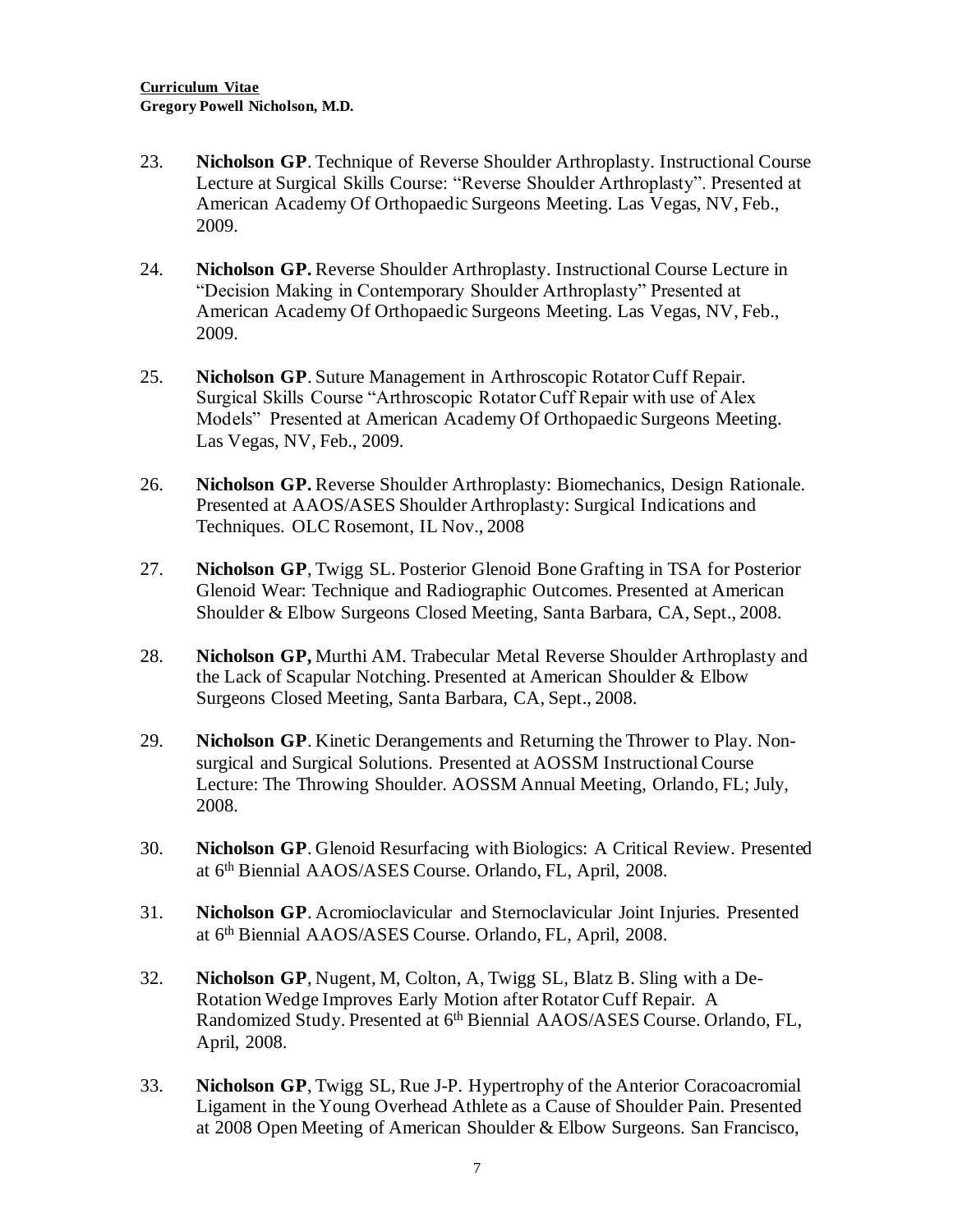CA, March 2008.

- 34. **Nicholson GP**. Glenoid: Inferior Position, Tilt and Bone Graft if necessary from Delto-pectoral Approach. Presented at 2008 Open Meeting of American Shoulder & Elbow Surgeons. San Francisco, CA, March 2008.
- 35. **Nicholson GP**. Reverse Shoulder Arthroplasty. Presented at Instructional Course Lecture at 75<sup>th</sup> Annual AAOS Meeting, San Francisco, CA, March 2008.
- 36. **Nicholson GP**, Nugent, M, Colton, A, Twigg SL, Blatz B. Sling with a De-Rotation Wedge Improves Early Motion after Rotator Cuff Repair. A Randomized Study. Presented at American Shoulder and Elbow Surgeons Closed Meeting 25<sup>th</sup> Annual. Dallas, TX, October, 2007.
- 37. **Nicholson GP**. Ingrowth Reverse Shoulder Arthroplasty. Presented at Shoulder and Elbow Arthroplasty Meeting at American Shoulder and Elbow Surgeons Meeting. Dallas, Texas, October, 2007.
- 38. **Nicholson GP**. Kinetic Derangements and Returning the Thrower to Play. Nonsurgical and Surgical Solutions. Presented at AOSSM Instructional Course Lecture: The Throwing Shoulder. AOSSM Annual Meeting, Calgary, Alberta, Canada, July, 2007.
- 39. **Nicholson GP**. Reverse Shoulder Arthroplasty. Presented at AAOS Instructional Course Lecture: Contemporary Decision Making in Shoulder Arthroplasty. 74<sup>th</sup> Annual American Academy of Orthopaedic Surgeons Meeting. San Diego, CA, February, 2007.
- 40. **Nicholson GP**. The Role of Traditional Humeral Head Replacement vs. the Reverse Prothesis in the Treatment of Proximal Humerus Fractures. Presented at AAOS Symposium: Controversies in Management of Proximal Humerus Fractures. 74th Annual American Academy of Orthopaedic Surgeons. San Diego, CA. February, 2007.
- 41. **Nicholson GP**. The Role of Biologic Patches in Rotator Cuff Disease and Repair. Presented at American Academy of Orthopaedic Surgeons Meeting at the Zimmer Theater. February, 2007.
- 42. **Nicholson GP**. The role of the arthroscope in osteoarthritis of the shoulder. Presented at the 6<sup>th</sup> Advanced Course on Shoulder Arthroscopy. Val d'Isere, France. January, 2007
- 43. **Nicholson GP**. Anchor and Tacks. What you need to know. Presented at the 6<sup>th</sup> Advanced Course on Shoulder Arthroscopy. Val d'Isere, France. January, 2007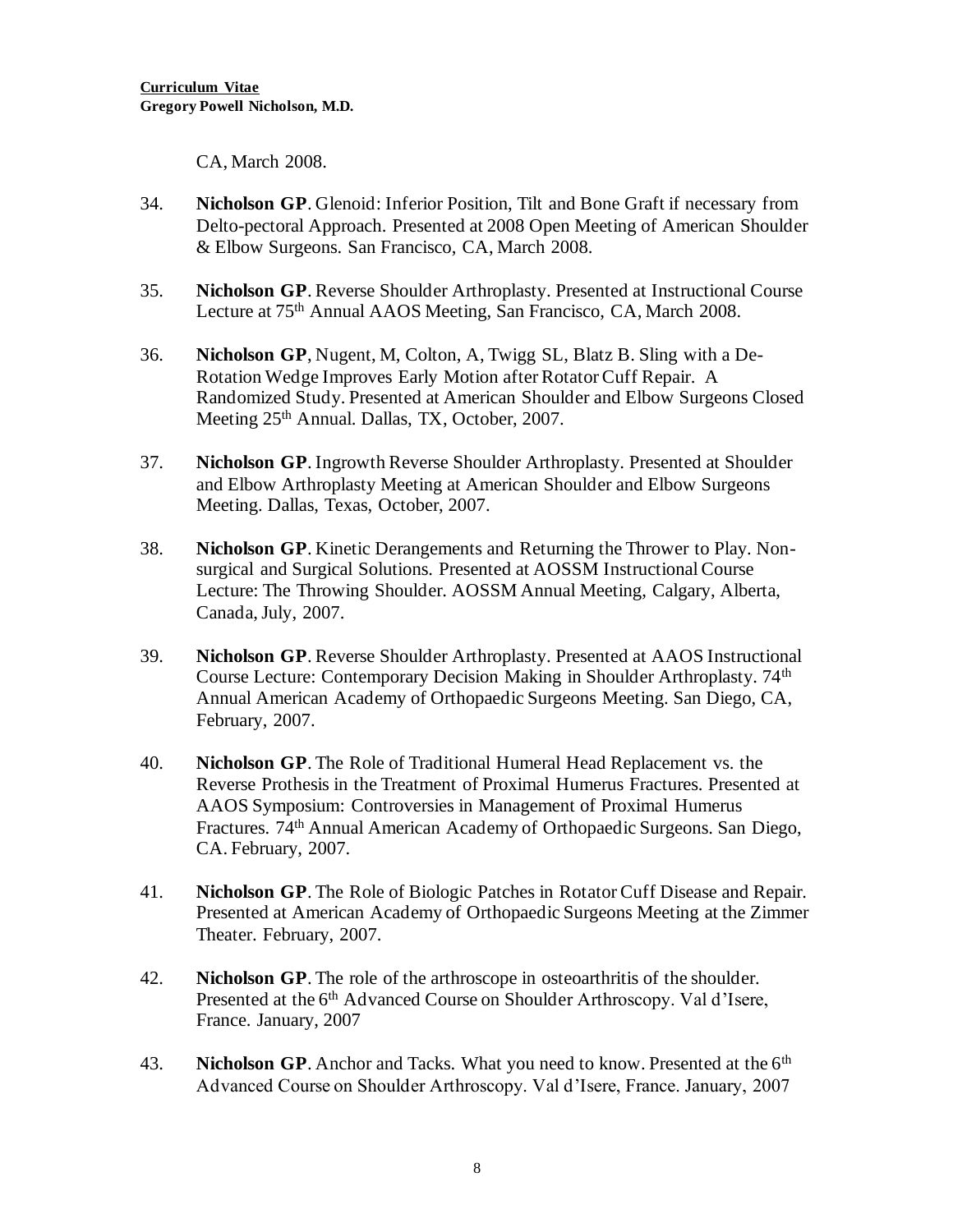- 44. **Nicholson GP**. AC joint pathology. Biomechanics and results of arthroscopic treatment. Presented at the 6<sup>th</sup> Advanced Course on Shoulder Arthroscopy. Val d'Isere, France. January, 2007
- 45. **Nicholson GP**. -The role of biologic patches in rotator cuff repairs
	- Humeral Head Replacement for 4 part fractures- video
	- Getting a good humeral fit, Ingrowth options
	- Outcomes of hemiarthroplasty versus TSA
	- Trabecular Metal technology is shoulder arthroplasty
	- TSA technique- live video presentation
	- -Trabecular metal reverse prosthesis
	- Reverse Shoulder Arthroplasty- video

Presented at 6<sup>th</sup> Annual Scientific Symposium. Orthopaedic Update: Clinical Options for Younger Patients. Kuala Lumpur, Malaysia; January, 2007

- 46. **Nicholson GP**, Goldstein J, Romeo AA, Cole BJ, Hayden JK, Twigg SL, McCarty LP, Detterline AJ. Lateral meniscus allograft biologic glenoid arthroplasty in total shoulder arthroplasty for young shoulders with degenerative joint disease. Presented at 23<sup>rd</sup> American Shoulder and Elbow Surgeons Meeting, Focus on Biologics, Chicago, IL September, 2006.
- 47. **Nicholson GP**, Breur G, Van Sickle D, Yao JQ, Blanchard C. Evaluation of a crosslinked acellular porcine dermal patch for rotator cuff repair augmentation in a ovine model. Presented at 23rd American Shoulder and Elbow Surgeons Meeting, Focus on Biologics, Chicago, IL September, 2006.
- 48. **Nicholson GP**. Single Cannula SLAP Lesion Repair Technique. Presented at the AOSSM Shoulder Arthroscopy course. Rosemont, IL, August 2006
- 49. **Nicholson GP**. Reverse shoulder arthroplasty. Boom or Bust. Presented at the Pennsylvania Orthopaedic Society Meeting. Nassau, Bahamas. May, 2006
- 50. **Nicholson GP**. Reconstruction for AC and SC Joint Injuries. Grafting Techniques. Presented at the Pennsylvania Orthopaedic Society Meeting. Nassau, Bahamas. May, 2006
- 51. **Nicholson GP**. Hemiarthroplasty or Total Shoulder Arthroplasty for Osteoarthritis. Presented at the Pennsylvania Orthopaedic Society Meeting. Nassau, Bahamas. May, 2006
- 52. **Nicholson GP.** Single Cannula SLAP Lesion Repair Technique. Presented at the 5th Biennial ASES/AAOS Shoulder Meeting. Orlando, Fl, April, 2006
- 53. **Nicholson GP,** McCarty LP, Wysocki R: Suprascapular Nerve Entrapment Isolated to the Spinoglenoid Notch. Results of Open Decompression. Presented at 73rd Annual American Academy of Orthopaedic Surgeons Meeting. Chicago, IL.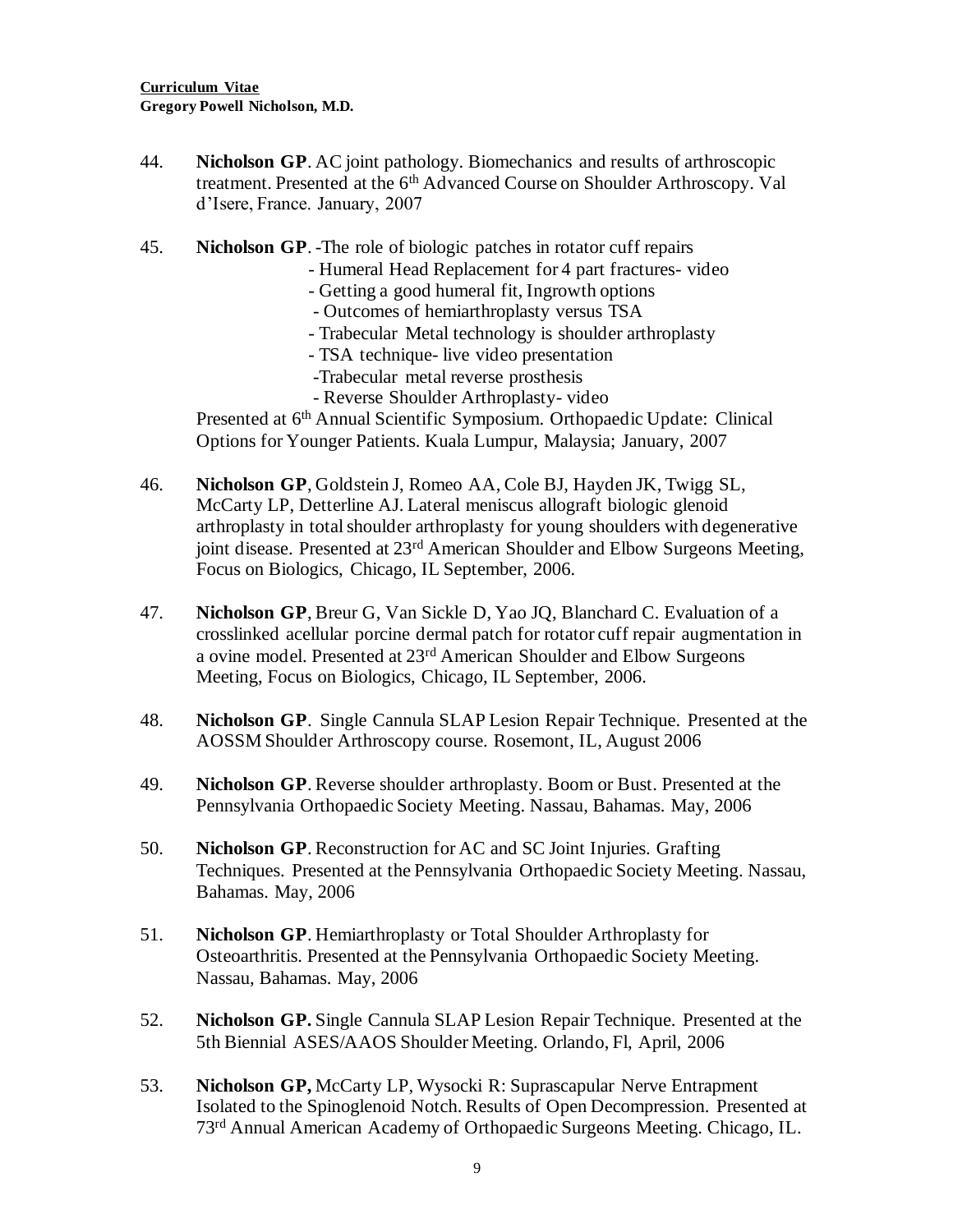March 2006.

- 54. **Nicholson GP,** McCarty LP, Wysocki R: Suprascapular Nerve Entrapment Isolated to the Spinoglenoid Notch. Results of Open Decompression. Presented at American Orthopaedic Society for Sports Medicine Specialty Day. Chicago, IL. March 25, 2006.
- 55. **Nicholson GP:** Cuff Tear Deficiency and Reverse Shoulder Arthroplasty. Presented at Instructional Course Lecture: "Contemporary Decision Making in Shoulder Arthroplasty". 73rd Annual American Academy of Orthopaedic Surgeons Meeting. Chicago, IL. March 2006.
- 56. **Nicholson GP.** Long Head of Biceps Tenodesis. Arthroscopic Approaches. Presented at Modern Solutions in Shoulder and Elbow Surgery Meeting. Nassau, Bahamas. February, 2006.
- 57. **Nicholson GP.** Arthroscopic Stabilization with Suture Anchors. Avoiding Pitfalls. Presented at Modern Solutions in Shoulder and Elbow Surgery Meeting Nassau, Bahamas. February, 2006.
- 58. Nicholson GP: Cuff-Deficient Arthritis: Prosthetic Options. Presented at the 20<sup>th</sup> Annual Vail Orthopaedic Symposium. Vail, CO, January 2006.
- 59. **Nicholson GP:** Tricks and Tips for Using a Reverse Prosthesis. Presented at the 20th Annual Vail Orthopaedic Symposium. Vail, CO, January, 2006.
- 60. **Nicholson GP:** Demographics and Clinical Characteristics of Patients Undergoing Reverse Shoulder Arthroplasty. Early Term Experience. Presented at 22<sup>nd</sup> Annual Closed Meeting of American Shoulder and Elbow Surgeons Meeting. Palm Beach, FL, Nov. 2005.
- 61. **Nicholson GP:** Arthroscopic Coracoidplasty. Presented at AAOS/ASES The Shoulder: An Arthroscopic Odyssey. OLC Rosemont, IL Sept. 2005.
- 62. **Nicholson GP:** Arthroscopic Treatment of Posterior Instability. Presented at AAOS/ASES The Shoulder: An Arthroscopic Odyssey. OLC Rosemont, IL Sept. 2005.
- 63. **Nicholson GP:** The Role of the MRI, MRA in the Evaluation of the Athlete's Shoulder. Presented at "Evaluation and Treatment of the Injured Athlete" course, Boston University; Martha Vineyard, August 2005.
- 64. **Nicholson GP:** Arthroscopic Approach to partial Rotator Cuff Tears. Presented at "Evaluation and Treatment of the Injured Athlete" course, Boston University; Martha Vineyard, August 2005.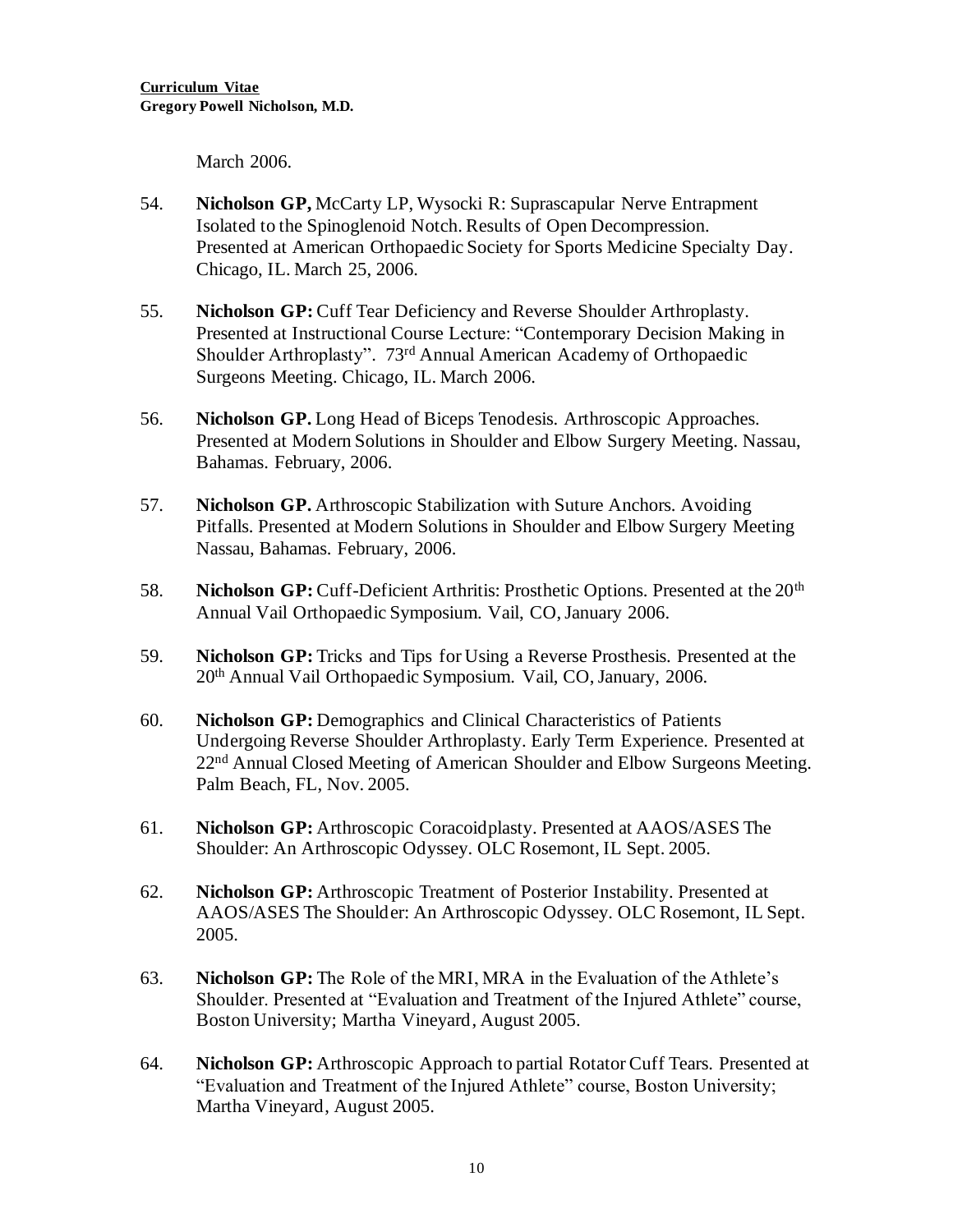- 65. **Nicholson GP:** Approach to Failed RC Repairs. The Role of Tendon Transfers for Irreparable Tears. Presented at "Evaluation and Treatment of the Injured Athlete" course, Boston University; Martha Vineyard, August 2005.
- 66. **Nicholson GP:** Hemi-cap Prosthetic Resurfacing as an Approach to Humeral Head Defects, Osteonecrosis and DJD of the Shoulder. Presented at "Evaluation and Treatment of the Injured Athlete" course, Boston University; Martha Vineyard, August 2005.
- 67. **Nicholson GP:** The Role of Reverse Prosthesis for Rotator Cuff Arthropathy of Revision Cases. Presented at "Evaluation and Treatment of the Injured Athlete" course, Boston University; Martha Vineyard, August 2005.
- 68. **Nicholson GP:** Is There Still a Role for Thermal Treatment? Presented at "Evaluation and Treatment of the Injured Athlete" course, Boston University; Martha Vineyard, August 2005.
- 69. **Nicholson GP:** Pitfalls of Instability Surgery and Suture Anchor Usage. Presented at AAOS/ASES Open and Arthroscopic Techniques in Shoulder Surgery Course. Rosemont, IL, April, 2005.
- 70. **Nicholson GP:** Arthroscopic Subacromial Decompression and Distal Clavicle Resection: Indications and Technique. Presented at AAOS/ASES Open and Arthroscopic Techniques in Shoulder Surgery Course. Rosemont, IL, April, 2005.
- 71. **Nicholson GP:** Cuff Deficient Arthritis: Reverse Shoulder Arthroplasty. Presented at Instructional Course Lectures: "*Contemporary Issues in Shoulder Arthroplasty"*. 71st Annual AAOS Meeting, Washington, D.C. February, 2005.
- 72. **Nicholson GP:** Open Rotator Cuff Repair: Recognition, Mobilization, and Repair. Presented at "Surgical Techniques and Management of the Shoulder and Elbow". AAOS/ASES Course. Rosemont, IL, January, 2005
- 73. **Nicholson GP:** The Challenge of Ingrowth Fixation of the Glenoid. Presented at the 19th Annual Vail Orthopaedic Symposium. Vail, CO January, 2005
- 74. **Nicholson GP:** Reverse Shoulder Replacement in Cuff Deficient Arthritis. Presented at the 19<sup>th</sup> Annual Vail Orthopaedic Symposium. Vail, CO January, 2005
- 75. **Nicholson GP:** Cuff Tear Arthropathy. Presented at "The Shoulder: Advanced Management Options from Open to Arthroscopic". Rosemont, IL; OLC; July 2004.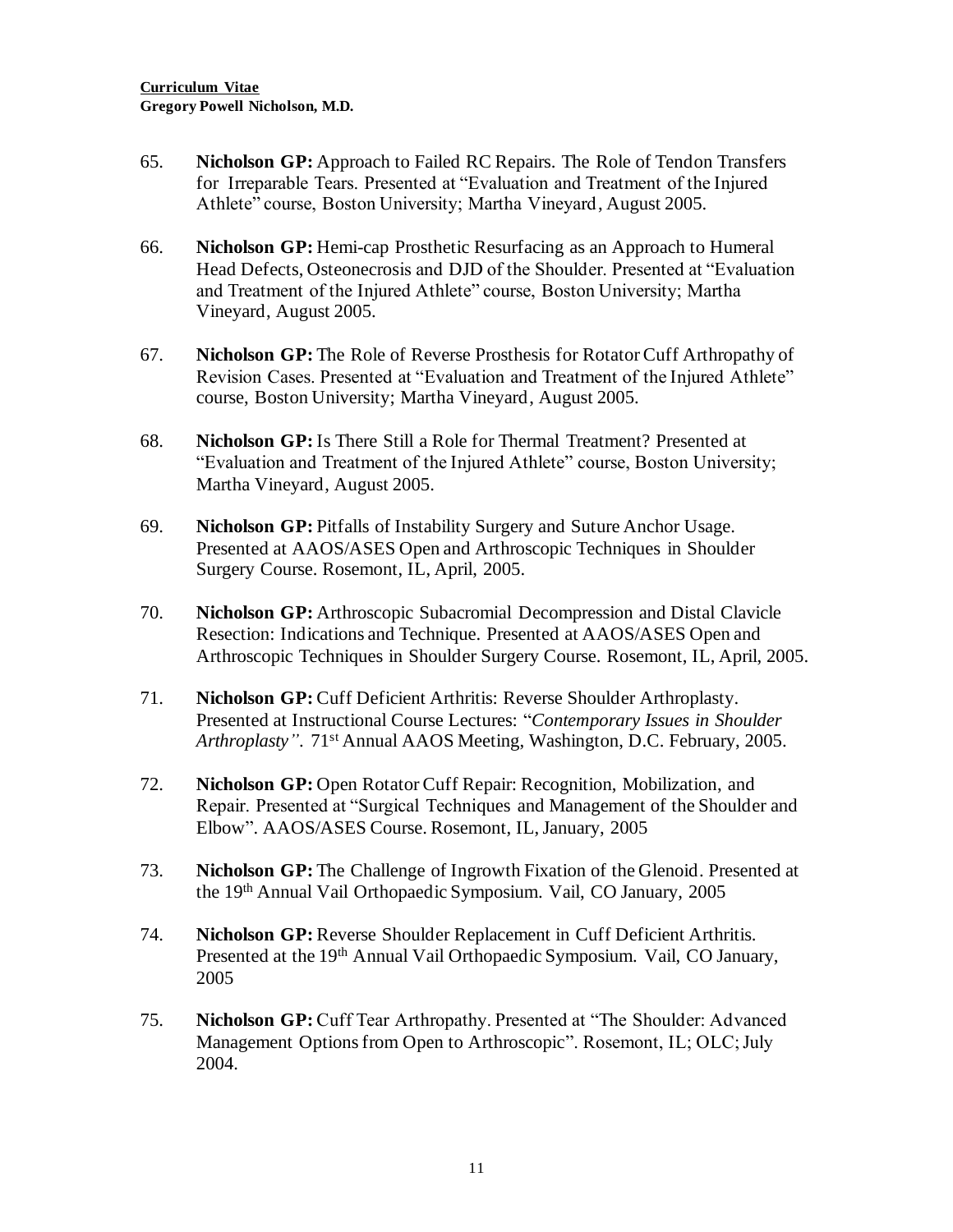- 76. **Nicholson GP:** Revision Shoulder Arthroplasty. Presented at "The Shoulder: Advanced Management Options from Open to Arthroscopic". Rosemont, IL; OLC; July 2004
- 77. **Nicholson GP:** Arthroscopic Stabilization with Suture Anchors: Avoiding Pitfalls. Presented at "Shoulder Arthroscopy and Arthroplasty, Current Concepts 2004". Nice, France. May 2004
- 78. **Nicholson GP:** Hemiarthroplasty or Total Shoulder Arthroplasty for Osteoarthritis. Presented at "Shoulder Arthroscopy and Arthroplasty, Current Concepts, 2004". Nice, France. May 2004.
- 79. **Nicholson GP,** Mazzocca A, Romeo AA: Acromioclavicular Capsular Anatomy. Presented at 9<sup>th</sup> International Congress on Surgery of the Shoulder. Washington, DC, May 2-5, 2004.
- 80. **Nicholson GP:** Arthroplasty Alternatives in Cuff Deficient Shoulders. Presented at Instructional Course Lecture: *"Contemporary Issues in Shoulder Arthroplasty"* at the 70th American Academy of Orthopaedic Surgeons Meeting, San Francisco, CA, 2004.
- 81. **Nicholson GP:** Arthroplasty and Cuff Deficiency. Presented at The Shoulder Open and Arthroscopic Techniques. AAOS Course, Rosemont, IL Feb. 2004.
- 82. **Nicholson GP:** Arthroplasty with Rotator Cuff Deficiency. Presented at the 18<sup>th</sup> Vail Orthopaedic Symposium. Vail, CO Jan. 2004.
- 83. **Nicholson GP:** Shoulder Replacement. Presented at AAOS Course: "Review and Update for Practicing Orthopaedic Surgeons" Chicago, IL Dec. 2003.
- 84. Nicholson GP: Total Shoulder Arthroplasty: Techniques/Complications. Presented at: "Shoulder and Elbow" AAOS Course, Rosemont, IL Oct 2003**.**
- 85. **Nicholson GP:** Technique for Arthroscopic Release of Stiff Shoulders. Presented at: "Shoulder and Elbow" AAOS Course, Rosemont, IL Oct 2003
- 86. Mazzocca AD, Fabrise B, Lorenze E, Berkson E, **Nicholson GP**, Cohen M, Romeo AA: The Anatomic and Biomechanical Evaluation of the Bicipital Tuberosity and Interference Screw Fixation of the Distal Biceps Tendon. Presented at the 4<sup>th</sup> ISAKOS Congress, Auckland, New Zealand, 2003.
- 87. Mazzocca AD, Fabrise B, Lorenze E, Berkson E, **Nicholson GP**, Cohen M, Romeo AA: The Anatomic and Biomechanical Evaluation of the Bicipital Tuberosity and Interference Screw Fixation of the Distal Biceps Tendon. Presented at AOSSM Specialty Day, New Orleans, LA, 2003.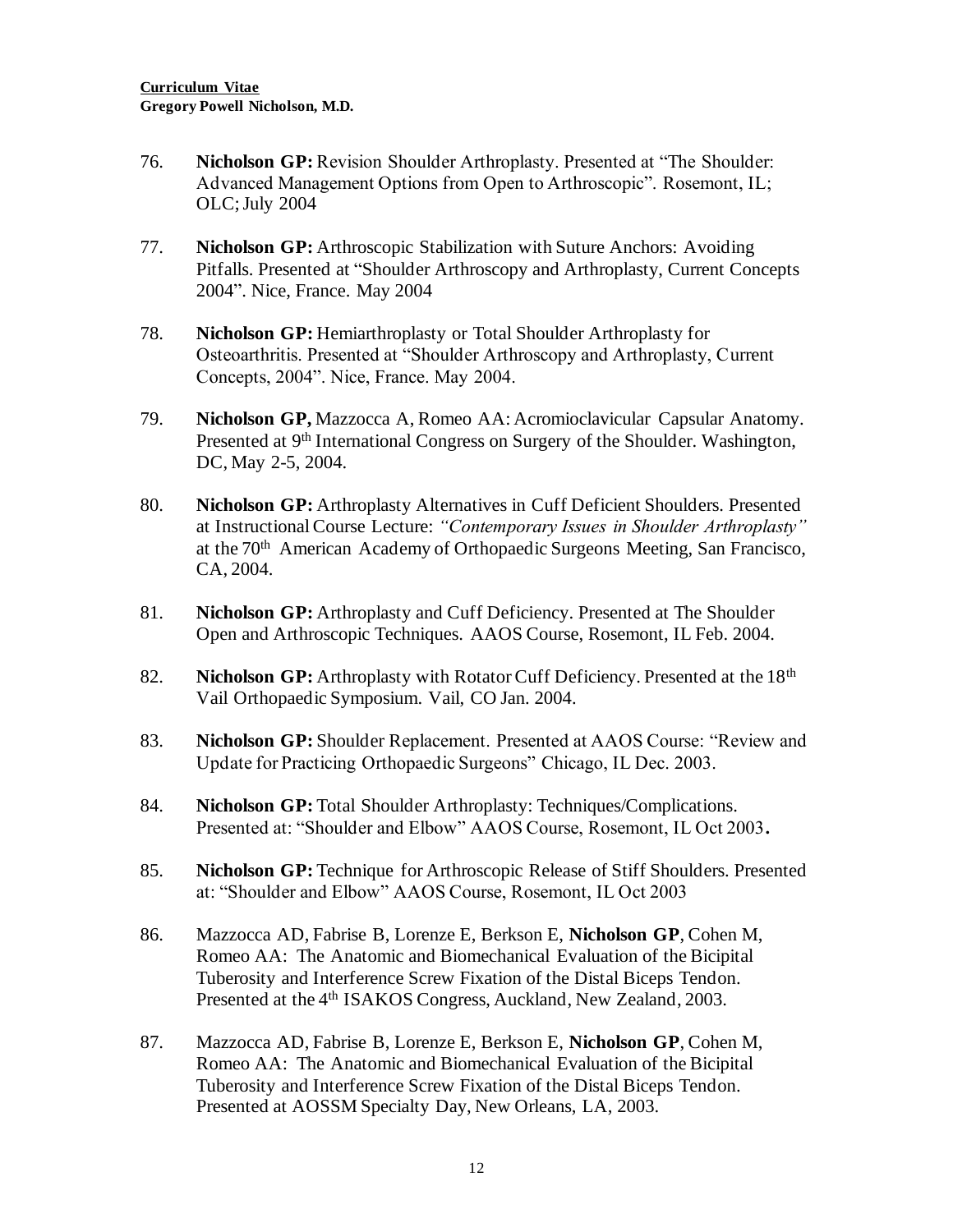- 88. **Nicholson GP:** What's New in the Arthroscopic Treatment of Shoulder Instability. Presented at the 58<sup>th</sup> Annual American Society of Surgery of the Hand Meeting, Chicago, IL Sept. 2003.
- 89. **Nicholson GP:** Open Management of Rotator Cuff Tears. Presented at The Shoulder: Open and Arthroscopic Techniques. AAOS Course, Rosemont, IL May 2003
- 90. **Nicholson GP:** Arthroplasty Alternatives in Cuff Deficient Shoulders. Presented at Instructional Course Lecture: *"Contemporary Issues in Shoulder Arthroplasty"* at the 69th American Academy of Orthopaedic Surgeons Meeting, New Orleans February 2003.
- 91. **Nicholson GP**: Rotator Cuff Problems in Shoulder Arthroplasty. Presented at the OLC Cadaver Event for Elbow and Shoulder. Rosemont, IL, October 17, 2002.
- 92. **Nicholson GP: "**Reverse Prosthesis for Cuff Deficient Shoulders." Presented at the Combined ASES/SECEC Symposium on Cuff Tear Arthropathy; at the 19th Annual American Shoulder and Elbow Surgeons Meeting, Pebble Beach, CA, October 31, 2002.
- 93. **Nicholson GP, Mazzocca AD, Romeo AA:** Acromioclavicular Capsular Anatomy. Presented at the 19<sup>th</sup> Annual American Shoulder and Elbow Surgeons Meeting, Pebble Beach, CA, November 1, 2002.
- 94. **Nicholson GP,** Mazzocca AD, Romeo AA, Noerdlinger MA, Hayden J, Brown FM: Pegged Glenoids Fail to Improve Fixation: Two to Five Year Clinical Follow-up. Presented at the 19<sup>th</sup> Annual American Shoulder and Elbow Surgeons Meeting, Pebble Beach, CA, October 31,2002.
- 95. **Nicholson GP,** Mazzocca AD, Romeo AA, Noerdlinger MA, Hayden J, Brown FM: Pegged Glenoids Fail to Improve Fixation: Two to Five Year Clinical Follow-up. Presented at the 16<sup>th</sup> Congress of the European Society for Surgery of the Shoulder, Budapest, Hungary, September, 2002.
- 96. **Nicholson GP:** Arthroscopic Capsular Release for Stiff Shoulders- Effect of Etiology on Outcomes. Presented at the 16<sup>th</sup> Congress of the European Society for Surgery of the Shoulder and Elbow, Budapest, Hungary, September, 2002.
- 97. **Nicholson GP**: Arthroplasty in Cuff-Deficient Shoulders. Presented at SICOT/SIROT 2002 XXII World Congress, San Diego, CA, August, 29, 2002.
- 98. **Nicholson GP:** Custom Reverse Ball and Socket Shoulder Arthroplasty for Cuff Deficient Shoulders. Preliminary Results. Presented at the Association of Bone and Joint Surgeons Annual Meeting, Vancouver, BC, Canada, May 16, 2002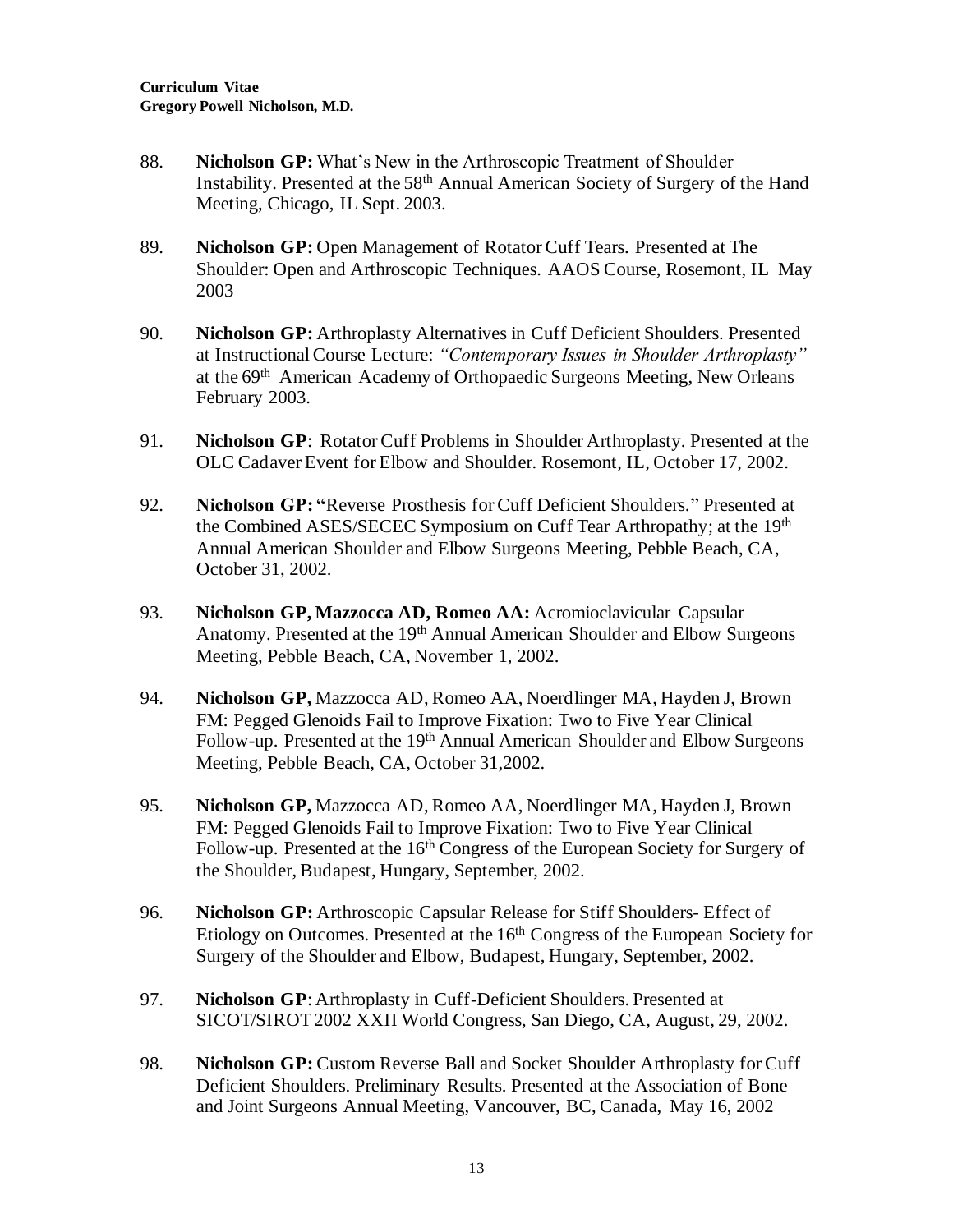- 99. **Nicholson GP:** Total Shoulder Replacement: 5 and 10 Year Results. Presented at the "Total Knee and Shoulder Replacement Conference" Baptist Hospital Center for Medical Education, Nashville, TN, May 10, 2002.
- 100. **Nicholson GP:** Cuff Tear Arthropathy. Presented at the "Total Knee and Shoulder Replacement Conference" Baptist Hospital Center for Medical Education, Nashville, TN, May 10, 2002.
- 101. **Nicholson GP:** Mini-open Rotator Cuff Repair: Indications and Techniques. Presented at AAOS Comprehensive Shoulder Course, Chicago, IL, May 3-5, 2002
- 102. **Nicholson GP:** Sternal Head Pectoralis Major Muscle Transfer for Irreversible Long Thoracic Nerve Injury. Presented at 3<sup>rd</sup> Biennial Shoulder and Elbow Meeting, Orlando, FL, April, 2002.
- 103. **Nicholson GP:** Alternative Shoulder Arthroplasty Devices for Cuff-Deficient Shoulders- Hemi-, Bipolar, Reverse, and Other Options. *Symposium: Controversial Issues in Shoulder Arthroplasty.* Presented at 68th American Academy Of Orthopaedic Surgeons, Dallas, TX, February, 2002.
- 104. **Nicholson GP:** Open Reduction and Internal Fixation of Greater Tuberosity Fractures. Presented at the 16<sup>th</sup> Annual Vail Orthopaedic Symposium. Vail, CO, January, 2002
- 105. **Nicholson GP:** Arthroplasty in Cuff-Deficient Shoulders. Presented at the 16th Annual Vail Orthopaedic Symposium. Vail, CO, January, 2002.
- 106. **Nicholson GP:** Distal Clavicle Fractures. Presented at the AAOS Course " Open and Arthroscopic Shoulder Surgery", Chicago, IL, November, 2002
- 107. **Nicholson GP:** Glenoid Erosion and Deficiency. Presented at the AAOS Course "Open and Arthoscopic Shoulder Surgery", November, 2001.
- 108. **Nicholson GP:** Posterior and Multi-Directional Instability. Presented at the AAOS Course "Shoulder Review and Update", November 10, 2001.
- 109. **Nicholson GP:** Rotator Cuff Repairs: Indications and Technique, Open and Mini-Open. Presented at the AAOS Course "Shoulder Review and Update", November 10, 2001.
- 110. **Nicholson GP:** Reverse Ball and Socket Shoulder Arthroplasty for Rotator Cuff Deficient Shoulders with Anterosuperior Instability. Preliminary Results. Presented at the 18<sup>th</sup> Annual American and Shoulder and Elbow Surgeons Closed Meeting. Napa, CA, October 24-27, 2001.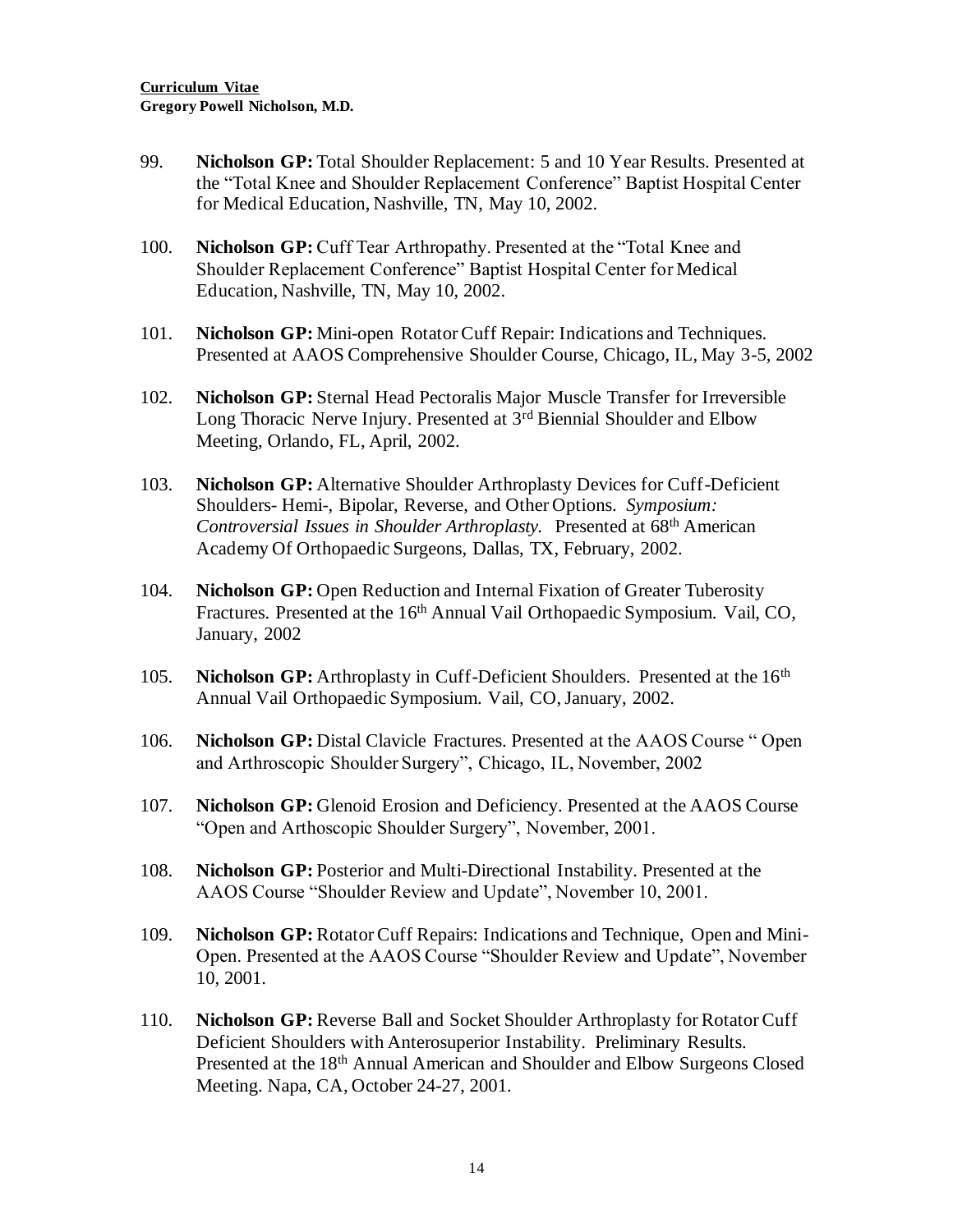- 111. **Nicholson GP**: Shoulder Arthroplasty for Cuff Deficient Shoulders. Presented at AAOS "Comprehensive Shoulder Course", Albuquerque, MN, May, 2001.
- 112. **Nicholson GP:** Open Repair for Anterior Instability. Presented at AAOS Comprehensive Shoulder Course", Albuquerque, NM, May, 2001.
- 113. **Nicholson GP**, Duckworth MA: Arthroscopic Capsular Release for Stiff Shoulders. Effect of Etiology on Outcomes. Presented at 68th American Academy of Orthopaedic Surgeons, San Francisco, CA, March 2001.
- 114. **Nicholson GP**: Mini-Open Cuff Repair: Indications and Techniques. Presented at the AAOS Course, "Evaluation and Management of Common Shoulder Disorders", Chicago, IL, October 28, 2000.
- 115. **Nicholson GP**: Mini-Open Cuff Repair: Indications and Techniques. Presented at the AAOS Course, "The Shoulder: Advances in Open and Arthroscopic Techniques", Chicago, IL, October 27-29, 2000.
- 116. **Nicholson GP**: Shoulder Arthroplasty for Cuff Deficient Shoulders. Presented at the AAOS Course "Evaluation and Management of Common Shoulder Disorders" OLC, Chicago, IL, October 28, 2000.
- 117. **Nicholson GP**, Duckworth MA: Mini-Open Rotator Cuff Repairs for Supraspinatus Tears. Presented at the 2<sup>nd</sup> Biennial Shoulder and Elbow Meeting, Miami Beach, FL, May, 2000.
- 118. **Nicholson GP**, Duckworth MA: Mini-Open Rotator Cuff Repairs for Supraspinatus Tears. Presented at the  $16<sup>th</sup>$  Annual American Shoulder & Elbow Surgeons Closed Meeting, Philadelphia, PA, October 14, 1999.
- 119. **Nicholson GP**: Snapping Scapula Syndrome. Presented at the AAOS Summer Surgical Skills Institute, Seattle, WA, September, 1999.
- 120. **Nicholson GP,** Duckworth MA: Arthroscopic Acromioplasty: A Comparison of Worker's Compensation and Non-Worker's Compensation Population. Presented at the 18th Annual Arthroscopy Association North American Meeting, Vancouver, Canada, April 16, 1999.
- 121. **Nicholson GP,** Duckworth MA: Arthroscopic Acromioplasty: A Comparison of Worker's Compensation and Non-Worker's Compensation Population. Presented at the 66th Annual American Academy of Orthopaedic Surgeons, Anaheim, CA, February, 1999.
- 122. **Nicholson GP,** Duckworth MA: Operative Treatment of Proximal Humeral Malunions: Radiographic and Clinical Assessment. Presented at the 15<sup>th</sup> Annual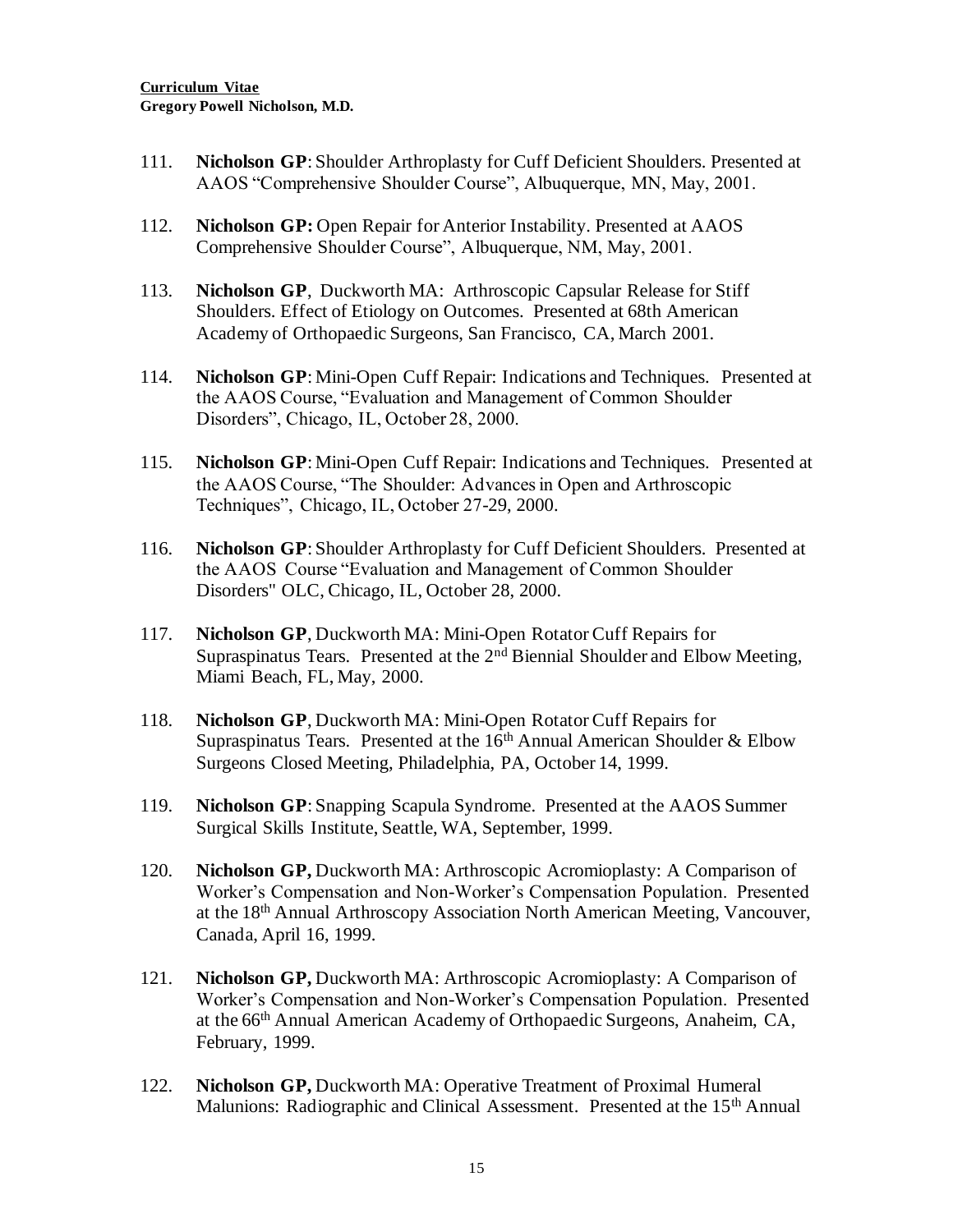Open American Shoulder & Elbow Surgeons Meeting, Anaheim, CA, February 7, 1999.

- 123. **Nicholson GP,** Kunkel SS: Prospective Evaluation of Shoulder Hemi-arthroplasty for Cuff Tear Arthropathy. Presented at the 7<sup>th</sup> Annual International Congress on Surgery of the Shoulder, Sydney, Australia, October, 1998.
- 124. **Nicholson GP**: Operative Stabilization of Symptomatic Anterior Posterior Instability of the Distal Clavicle after Acromioclavicular Joint Resection. Presented at the Association of Bone & Joint Surgeons Meeting, Aspen, CO, June, 1998.
- 125. **Nicholson GP**: Prospective Evaluation of Shoulder Hemi-arthroplasty for Cuff Tear Arthroplasty. Presented at the  $1<sup>st</sup>$  Annual Open American Shoulder & Elbow Surgeons Meeting, Kiawah Island, SC, April, 1998.
- 126. **Nicholson GP**: Prospective Evaluation of Arthroscopic Capsular Release for Recalcitrant Frozen Shoulder: Update on an Ongoing Investigation. Presented at the Arthroscopic Association of North America Specialty Day, New Orleans, LA, March, 1998.
- 127. **Nicholson GP**: Scapulothoracic Bursectomy for Snapping Scapula Syndrome. Presented at the 65<sup>th</sup> Annual American Academy of Orthopaedic Surgeons Meeting, New Orleans, LA, March, 1998.
- 128. **Nicholson GP**: Operative Stabilization of Symptomatic Anterior Posterior Instability of the Distal Clavicle after Acromioclavicular Resection. Presented at the 64th American Academy of Orthopaedics Surgeons Meeting, San Francisco, CA, February, 1997.
- 129. **Nicholson GP,** Lintner SA, Kunkel SS: The Role of Acromioclavicular Joint Capsule in Anteroposterior Translation of the Distal Clavicle: Anatomy and Biomechanics. Presented at the American Orthopaedic Society for Sports Medicine Specialty Day, San Francisco, CA, February, 1997.
- 130. **Nicholson GP,** Lintner SA, Duckworth MA: Prospective Evaluation of Arthroscopic Capsular Release for Recalcitrant Frozen Shoulder. Presented at the 64th Annual American Academy of Orthopaedic Surgeons, San Francisco, CA, February, 1997.
- 131. **Nicholson GP,** Lintner SA, Duckworth MA: Prospective Evaluation of Arthroscopic Capsular Release for Recalcitrant Frozen Shoulder. Presented at the 16th Annual Arthroscopic Association of North America Meeting, San Diego, CA, April, 1997.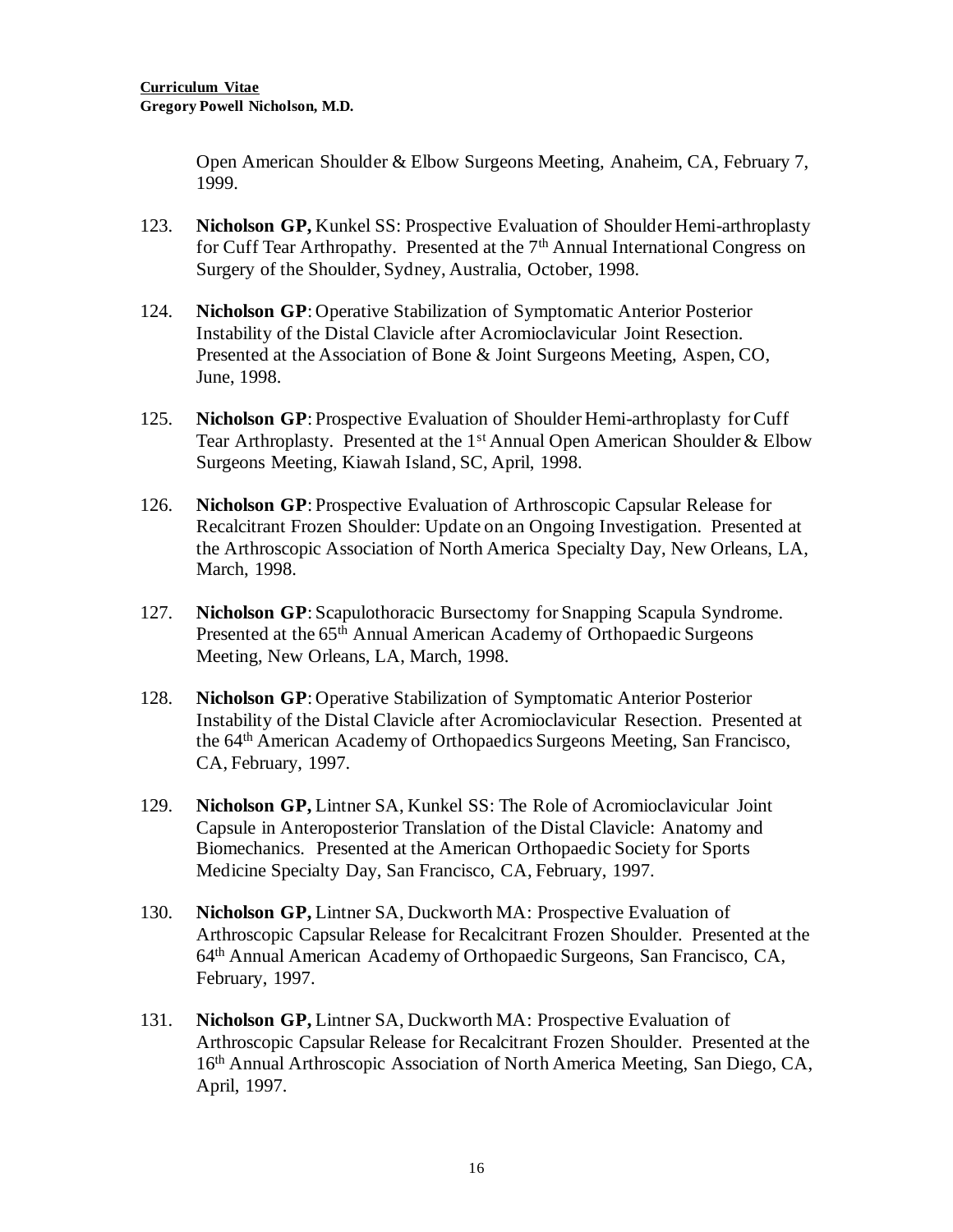- 132. **Nicholson GP,** Lintner SA, Duckworth MA: Prospective Evaluation of Arthroscopic Capsular Release for Recalcitrant Frozen Shoulder. Presented to the San Diego Shoulder Arthroscopy Course, San Diego, CA, June, 1997.
- 133. **Nicholson GP,** Kunkel SS: Variability in Assessment of Acromial Morphology: A Randomized, Blinded Study of Radiographs and MRI. Presented at the 14th Annual Mid-America Orthopaedic Association, San Antonio, TX, April, 1996.
- 134. **Nicholson GP**: Effectiveness and Economy of a Surgeon-Directed, Office Instruction, Home Therapy Program for Rotator Cuff Repairs. Presented at the 14th Annual Mid-America Orthopaedic Association, San Antonio, TX, April, 1996.
- 135. **Nicholson GP**: Effectiveness and Economy of a Surgeon-Directed, Office Instruction, Home Therapy Program for Rotator Cuff Repairs. Presented at the  $14<sup>th</sup>$  Annual American Shoulder & Elbow Society  $12<sup>th</sup>$  Annual Open Meeting, Atlanta, GA, February, 1996.
- 136. **Nicholson GP**, Goodman D, Flatow EL, Bigliani LU: The Acromion-Morphology and Age-related Changes. A Study of 420 Scapulae. Presented at the 6th International Congress on Surgery of the Shoulder, Helsinki, Finland, June, 1995.
- 137. **Nicholson GP**, Rapp GF: Long Term Radiographic Follow-up of the Putti-Platt. The Incidence of Glenohumeral Arthrosis. Presented at the 6<sup>th</sup> International Congress on Surgery of the Shoulder, Helsinki, Finland, June, 1995.
- 138. **Nicholson GP**, Rapp GF: Long Term Radiographic Follow-up of the Putti-Platt. The Incidence of Glenohumeral Arthrosis. Presented at the 13<sup>th</sup> Annual Mid-America Orthopaedic Association Meeting, Palm Beach, Florida, April, 1995.
- 139. **Nicholson GP**, Goodman D, Flatow EL, Bigliani LU: The Acromion-Morphology and Age-related Changes. A Study of 420 Scapulae. Presented at the 12th Annual Mid-America Orthopaedic Association Meeting, Bermuda, April, 1994.
- 140. Bigliani LU**, Nicholson GP,** Pollock RG, Duralde X, Self EB, Flatow EL: Operative Treatment of Non-Unions of the Surgical Neck of the Humerus. Presented at the American Shoulder & Elbow Surgeons, 9<sup>th</sup> Annual Open Meeting, San Francisco, CA, February, 1993.
- 141. Flatow EL, Pollock RG, **Nicholson GP**, Bigliani LU: Arthroscopic Resection of the Distal Clavicle: Factors Associated with Success. Presented at the  $60<sup>th</sup>$  Annul American Academy of Orthopaedic Surgeons, San Francisco, CA, February, 1993.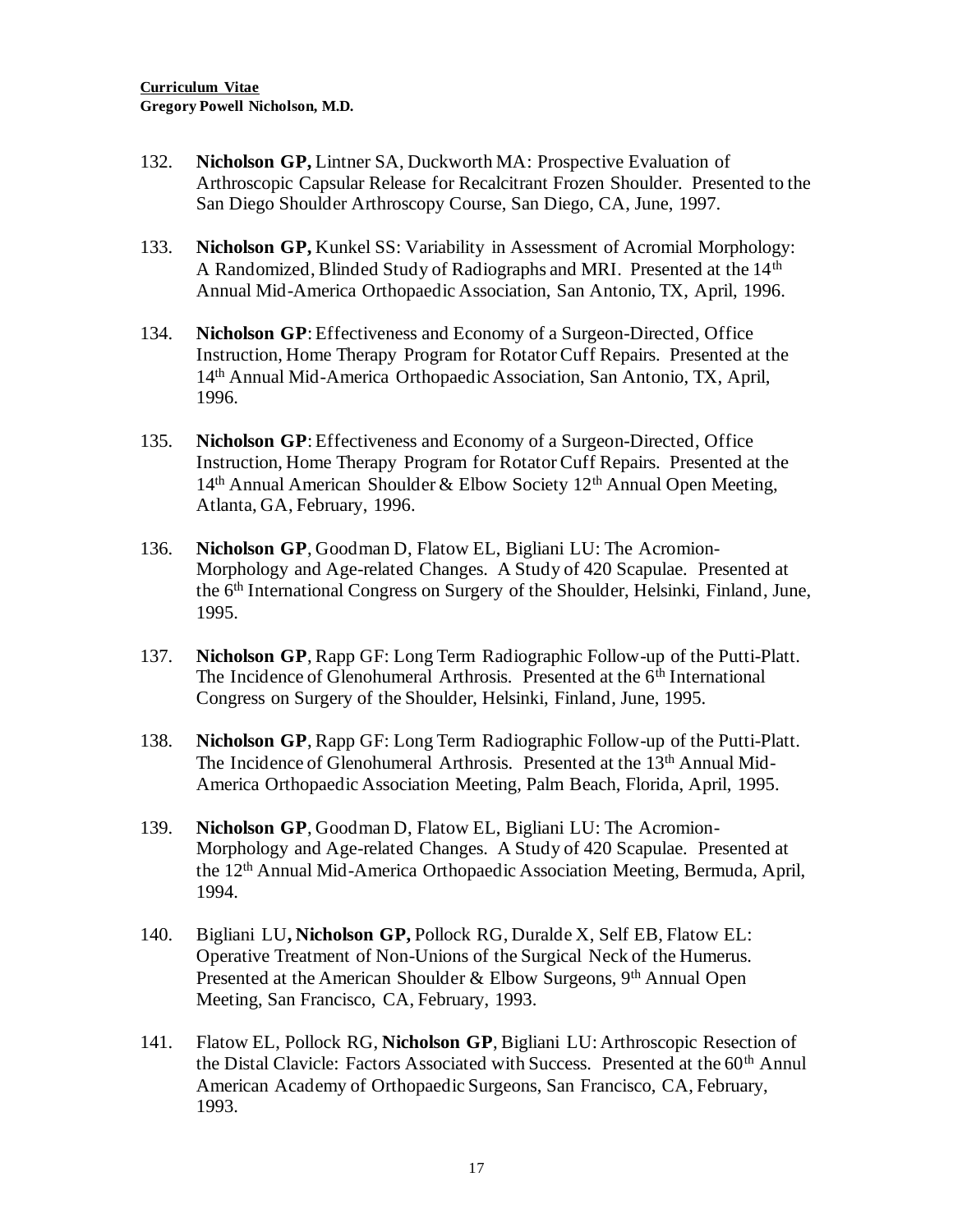- 142. **Nicholson GP**, Rapp GF: Long Term Radiographic Follow-up of the Putti-Platt. The Incidence of Glenohumeral Arthrosis. Presented at the American Shoulder and Elbow Surgeons 11th Annual Meeting, Orlando, FL, February, 1993.
- 143. Fischer RA, McIlveen SJ, Flatow EL, McCann PD, **Nicholson GP**, Bigliani LU: Primary Humeral Head Replacement for Severely Displaced Proximal Humerus Fractures. Presented at the 8<sup>th</sup> Annual Open Meeting of the American Shoulder and Elbow Surgeons, Washington, DC, 1992.
- 144. Fischer RA, McIlveen SJ, Flatow EL, McCann PD, **Nicholson GP**, Bigliani LU: Primary Humeral Head Replacement for Severely Displaced Proximal Humerus Fractures. Presented at the 5<sup>th</sup> International conference on Surgery of the Shoulder, Paris, France, July, 1992.
- 145. Bigliani LU, **Nicholson GP**, Jelsma R, Pollock RG, Flatow EL: Arthroscopic Treatment of Frozen Shoulder. Presented at the American Orthopaedic Association Resident's Conference, Ann Arbor, MI, March, 1992.
- 146. Kraay M, **Nicholson GP**, Mills M, Goldberg V, Figgie III H: Radiographic Evaluation of Uncemented Femoral Components as a Predictor of Early Hip Function. Presented at the 57<sup>th</sup> Annual American Academy of Orthopaedic Surgeons, New Orleans, LA, March, 1992.

### **PRESENTATIONS – LOCAL/REGIONAL**

- 1. **Nicholson GP**. Kinetic Derangements and Returning the Thrower to Play. Nonsurgical and Surgical Solutions. Presented at Iowa Orthopaedic Society; Spring Meeting, Des Moines, IA; April 2008
- 2. **Nicholson GP**. Reverse Shoulder Arthroplasty. Presented at Iowa Orthopaedic Society; Spring Meeting, Des Moines, IA; April 2008
- 3.
- 4. **Nicholson GP**: Clinical Evaluation of Proximal Humerus Fractures. Presented at the Annual Chicago Shoulder Arthroplasty Course, Chicago, IL, May 19, 1999.
- 5. **Nicholson GP**: Shoulder Arthroplasty for Cuff Deficient Shoulders. Presented at the Annual Chicago Shoulder Arthroplasty Course, Chicago, IL, May 18, 1999.
- 6. **Nicholson GP**: To Cement or not to cement the Humeral Component. Presented at the 2nd Annual Chicago Arthroplasty Course, Chicago, IL, May 9-10, 1998.
- 7. **Nicholson GP**: Clinical Evaluation of Shoulder Fractures. Presented at the 2nd Annual Chicago Arthroplasty Course, Chicago, IL, May 9-10, 1998.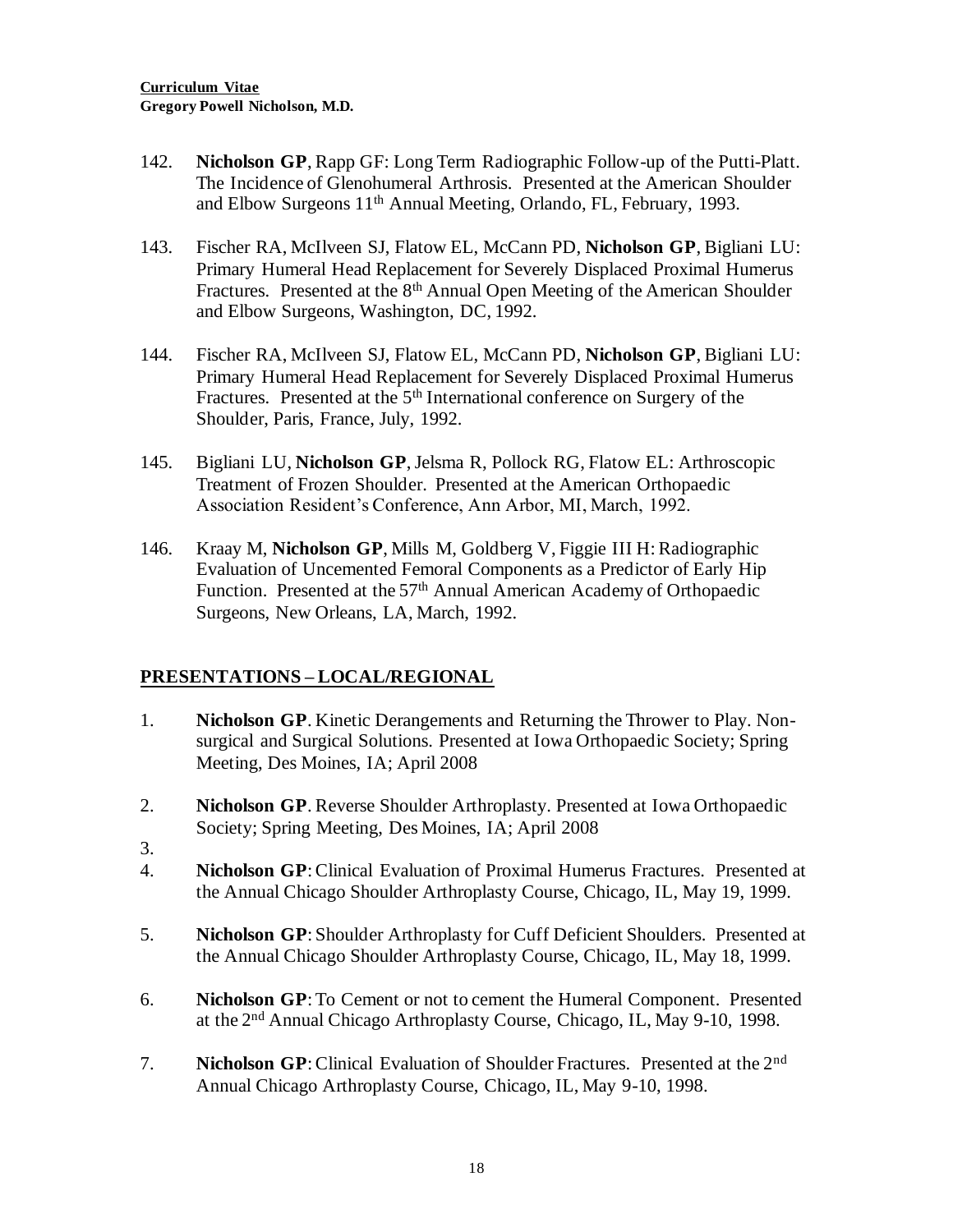- 8. **Nicholson GP**: Post-Operative Management and Complications Following Arthroplasty for Fractures. Presented at the 2<sup>nd</sup> Annual Chicago Arthroplasty Course, Chicago, IL, May 9-10, 1998.
- 9. **Nicholson GP**: Prospective Evaluation of Arthroscopic Capsular Release for Recalcitrant Frozen Shoulder: Update on an Ongoing Investigation. Presented at the Indiana Orthopaedic Society Meeting, Indianapolis, IN, February 1998.
- 10. **Nicholson GP**: Occupational Shoulder Disorders: Diagnosis and Treatment. Presented at the Central Indiana Occupational Health Nurses Association, December 1997.
- 11. **Nicholson GP**: Occupational Shoulder Disorders: Diagnosis and Treatment. Presented at the Orthopaedics Indianapolis Worker's Compensation Luncheon Lecture Series, Indianapolis, IN, January 1997.
- 12. **Nicholson GP**, Lintner SA, Kunkel SS: The Role of Acromioclavicular Joint Capsule in Anteroposterior Translation of the Distal Clavicle: Anatomy and Biomechanics. Presented at the 22nd Garceau-Wray Lectures, Indiana University Department of Orthopaedics, Indianapolis, IN, October 1997.
- 13. **Nicholson GP**: Effectiveness and Economy of a Surgeon-Directed, Office Instruction, Home Therapy Program for Rotator Cuff Repairs. Presented at the 21<sup>st</sup> Garceau-Wray Lectures, Indiana University Department of Orthopaedics, Indianapolis, IN, November 1996.
- 14. **Nicholson GP**: Rotator Cuff Arthroplasty Treatment Options. Indiana University Department of Orthopaedics Grand Rounds, Indiana University Medical Center, December 1994.
- 15. **Nicholson GP**: Arthroscopic Resection of the Distal Clavicle. Presented at the 19th Garceau-Wray Lectures, Indiana University Department of Orthopaedics, Indianapolis, IN, November 1994.
- 16. **Nicholson GP**, Bigliani LU, Pollock RG, Duralde XA, Self E, Flatow EL: Operative Treatment of Non-unions of the Surgical Neck of the Humerus. Presented at the Indianapolis Medical Society Meeting, Indianapolis, IN, March 1994.
- 17. Nicholson GP: Anterior Glenohumeral Instability. Presented at the Indiana University Department of Orthopaedics Grand Rounds, Indiana University Medical Center, Indianapolis, IN, December 1992.
- 18. **Nicholson GP**, Fischer RA, McIlveen SJ, McCann PD, Flatow EL, Bigliani LU: Primary Humeral Head Replacement for Severely Displaced Proximal Humerus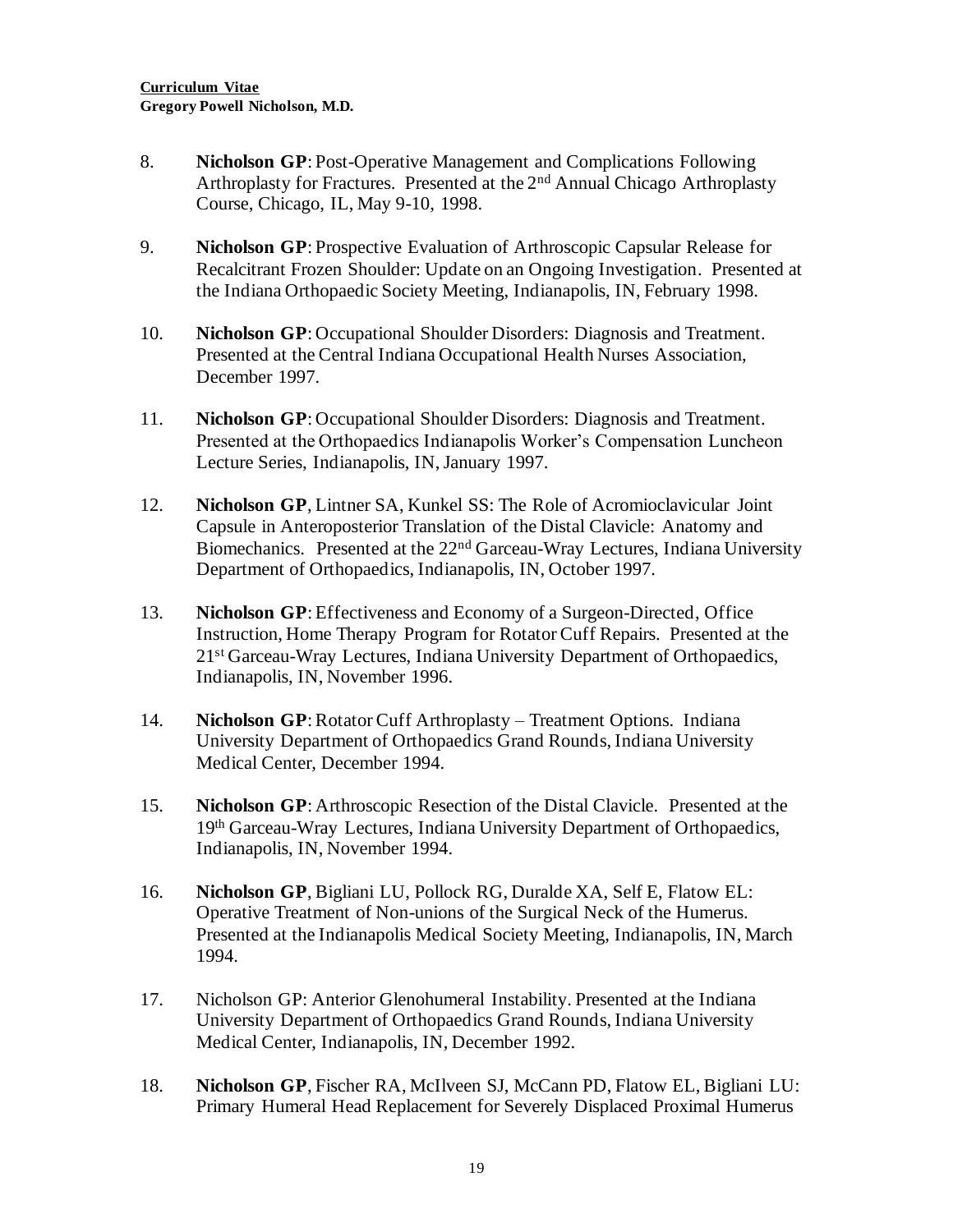Fractures. Presented at the 17<sup>th</sup> Annual Garceau-Wray Lectures, Indiana University Medical Center, November 1992.

- 19. **Nicholson GP**: Proximal Humerus Fractures. Presented at the Orthopaedic Grand Rounds, Vanderbilt University, December 1991.
- 20. **Nicholson GP**, Wilbur JH, Goodfellow DB, Figgie III HE, Wilber J: The Role of Acromioclavicular Resection Arthroplasty in Rotator Cuff Surgery. Presented at Orthopaedic Grand Rounds, Senior Orthopaedic Paper, Case Western Reserve University, June 1991.
- 21. **Nicholson GP**: Orthopaedic Manifestations of Lyme Disease: Lyme Arthritis. Presented at Orthopaedic Grand Rounds, Orthopaedic Basic Science Research Paper, Case Western Reserve University, March 1990.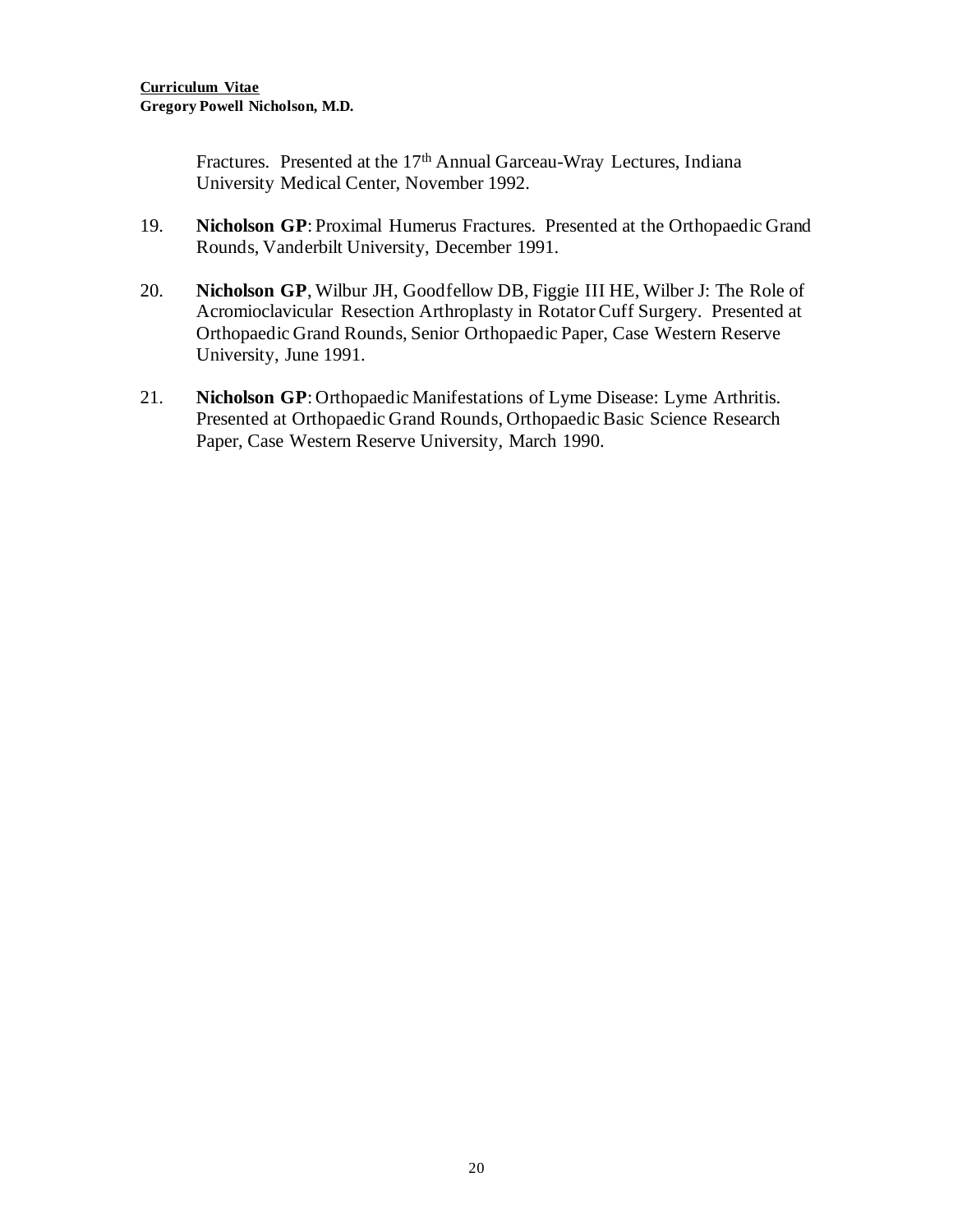### **PUBLICATIONS**

Surgical Management of Complex Proximal Humerus Fractures -A Systematic Review of 92 studies including 4,500 Patients. Gupta AK, Harris JD, Erickson BJ, Abrams GD, Bruce B, McCormick F, **Nicholson GP**, Romeo AA. J Orthop Trauma. 2014 Aug 26. [Epub ahead of print] PMID: 25162974 [PubMed - as supplied by publisher] Related citations Select item 25145944

2.

Pectoralis major transfer for treatment of irreparable subscapularis tear: a systematic review. Shin JJ, Saccomanno MF, Cole BJ, Romeo AA, **Nicholson GP**, Verma NN. Knee Surg Sports Traumatol Arthrosc. 2014 Aug 22. [Epub ahead of print] PMID: 25145944 [PubMed - as supplied by publisher] Related citations Select item 25066822

3.

Author reply: reverse total shoulder for acute proximal humeral fracture: comparison to open reduction internal fixation and hemiarthroplasty.

Chalmers PN, Slikker W 3rd, Mall NA, Gupta AK, Rahman Z, Enriquez D, **Nicholson GP**. J Shoulder Elbow Surg. 2014 Sep;23(9):e222. doi: 10.1016/j.jse.2014.05.014. Epub 2014 Jul 24. No abstract available. PMID: 25066822 [PubMed - in process] Related citations Select item 24986694

4.

Complication rates comparing primary with revision reverse total shoulder arthroplasty. Saltzman BM, Chalmers PN, Gupta AK, Romeo AA, **Nicholson GP**. J Shoulder Elbow Surg. 2014 Jun 28. pii: S1058-2746(14)00236-5. doi: 10.1016/j.jse.2014.04.015. [Epub ahead of print] PMID: 24986694 [PubMed - as supplied by publisher] Related citations Select item 24197396

5.

CORR Insights ®: Assessing shoulder motion in children: age limitations to Mallet and ABC Loops. **Nicholson GP**. Clin Orthop Relat Res. 2014 Feb;472(2):749. doi: 10.1007/s11999-013-3372-1. Epub 2013 Nov 6. No abstract available. PMID: 24197396 [PubMed - indexed for MEDLINE] Related citations Select item 24188682

6.

Early dislocation after reverse total shoulder arthroplasty. Chalmers PN, Rahman Z, Romeo AA, **Nicholson GP**. J Shoulder Elbow Surg. 2014 May;23(5):737-44. doi: 10.1016/j.jse.2013.08.015. Epub 2013 Nov 1. PMID: 24188682 [PubMed - indexed for MEDLINE] Related citations Select item 24129052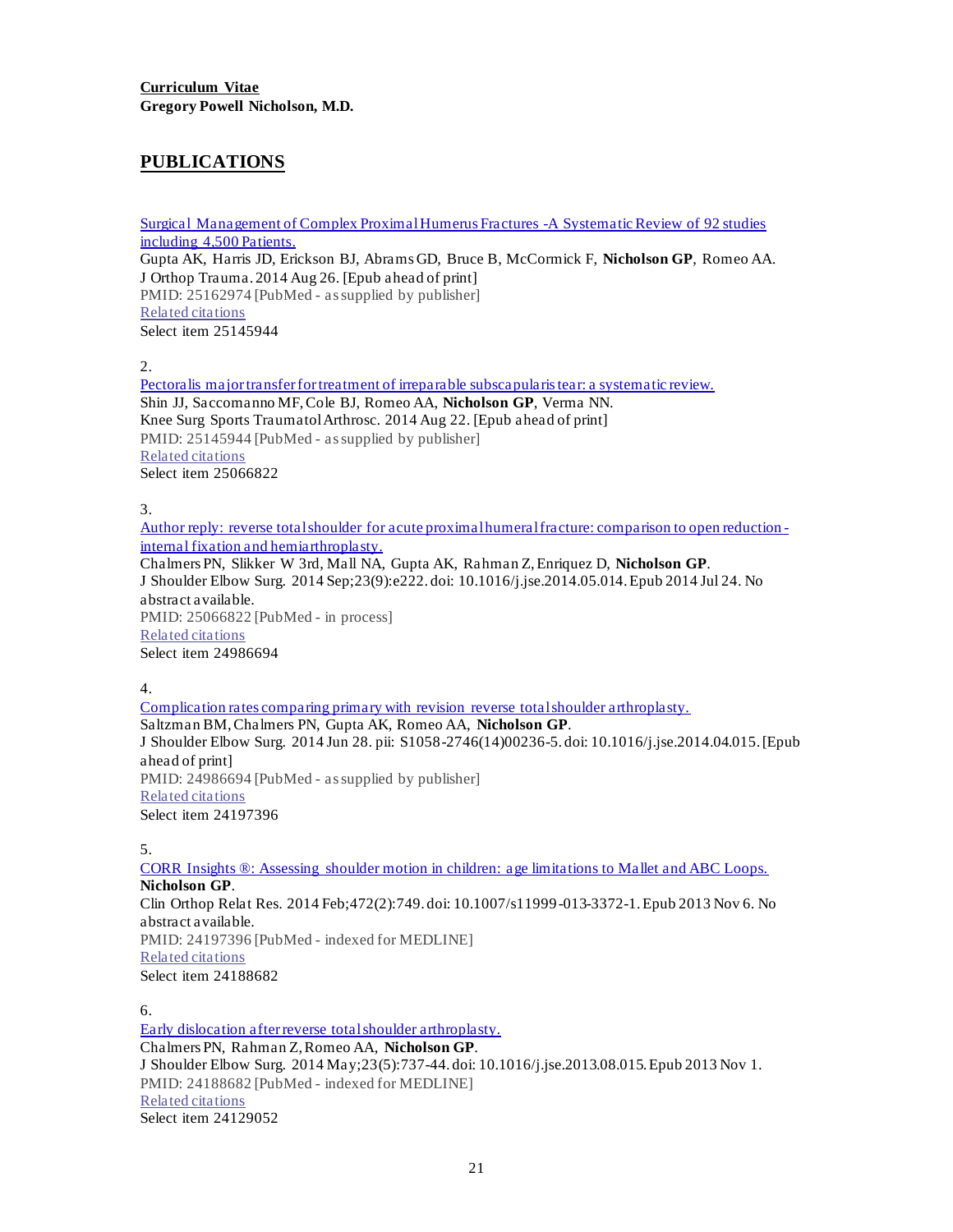7.

Clinical outcomes of reverse total shoulder arthroplasty in patients aged younger than 60 years. Sershon RA, Van Thiel GS, Lin EC, McGill KC, Cole BJ, Verma NN, Romeo AA, **Nicholson GP**. J Shoulder Elbow Surg. 2014 Mar;23(3):395-400. doi: 10.1016/j.jse.2013.07.047. Epub 2013 Oct 12. PMID: 24129052 [PubMed - indexed for MEDLINE] Related citations Select item 24090984

8.

Reverse total shoulder arthroplasty in patients of varying body mass index. Gupta AK, Chalmers PN, Rahman Z, Bruce B, Harris JD, McCormick F, Abrams GD, **Nicholson GP**. J Shoulder Elbow Surg. 2014 Jan;23(1):35-42. doi: 10.1016/j.jse.2013.07.043. Epub 2013 Sep 30. PMID: 24090984 [PubMed - indexed for MEDLINE] Related citations Select item 24090980

9.

Role of the superior labrum after biceps tenodesis in glenohumeral stability.

Strauss EJ, Salata MJ, Sershon RA, Garbis N, Provencher MT, Wang VM, McGill KC, Bush -Joseph CA, **Nicholson GP**, Cole BJ, Romeo AA, Verma NN. J Shoulder Elbow Surg. 2014 Apr;23(4):485-91. doi: 10.1016/j.jse.2013.07.036. Epub 2013 Sep 30.

PMID: 24090980 [PubMed - indexed for MEDLINE]

Related citations

Select item 24076000

10.

Reverse total shoulder arthroplasty for acute proximal humeral fracture: comparison to open reduction internal fixation and hemiarthroplasty.

Chalmers PN, Slikker W 3rd, Mall NA, Gupta AK, Rahman Z, Enriquez D, **Nicholson GP**. J Shoulder Elbow Surg. 2014 Feb;23(2):197-204. doi: 10.1016/j.jse.2013.07.044. Epub 2013 Sep 27. PMID: 24076000 [PubMed - indexed for MEDLINE]

Related citations Select item 24012358

11.

The high failure rate of biologic resurfacing of the glenoid in young patients with glenohumeral arthritis. Strauss EJ, Verma NN, Salata MJ, McGill KC, Klifto C, **Nicholson GP**, Cole BJ, Romeo AA. J Shoulder Elbow Surg. 2014 Mar;23(3):409-19. doi: 10.1016/j.jse.2013.06.001. Epub 2013 Sep 4. PMID: 24012358 [PubMed - indexed for MEDLINE] Related citations Select item 23927910

12.

Predictors of early complications of total shoulder arthroplasty. Chalmers PN, Gupta AK, Rahman Z, Bruce B, Romeo AA, **Nicholson GP**. J Arthroplasty. 2014 Apr;29(4):856-60. doi: 10.1016/j.arth.2013.07.002. Epub 2013 Aug 6. PMID: 23927910 [PubMed - indexed for MEDLINE] Related citations Select item 23805423

13.

Open repair of retracted latissimus dorsi tendon avulsion. Ellman MB, Yanke A, Juhan T, Verma NN, **Nicholson GP**, Bush-Joseph C, Romeo AA. Am J Orthop (Belle Mead NJ). 2013 Jun;42(6):280-5. PMID: 23805423 [PubMed - indexed for MEDLINE]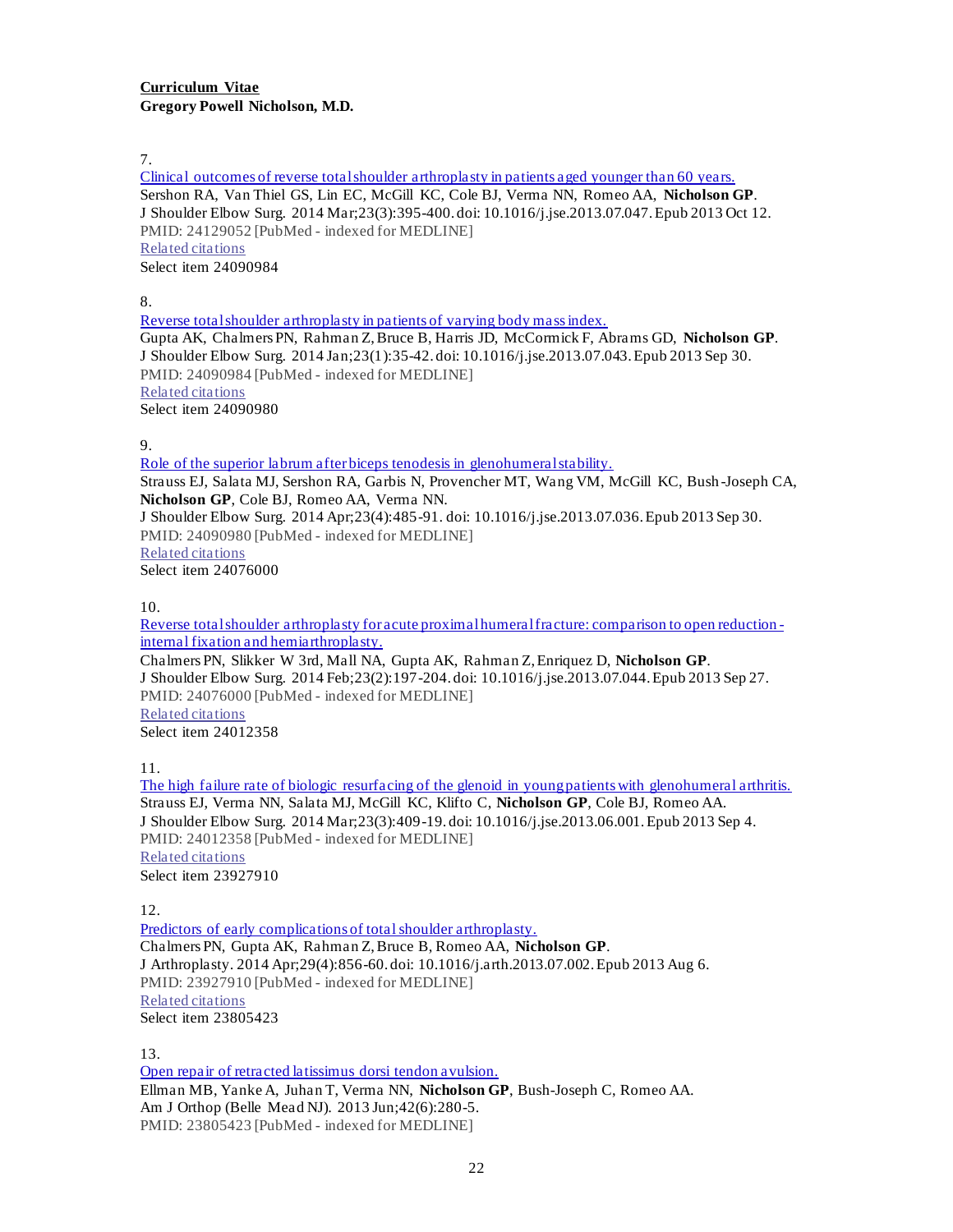Related citations Select item 23796385

14.

Clinical outcomes of hemiarthroplasty and biological resurfacing in patients aged younger than 50 years. Hammond LC, Lin EC, Harwood DP, Juhan TW, Gochanour E, Klosterman EL, Cole BJ, **Nicholson GP**, Verma NN, Romeo AA. J Shoulder Elbow Surg. 2013 Oct;22(10):1345-51. doi: 10.1016/j.jse.2013.04.015. Epub 2013 Jun 22. PMID: 23796385 [PubMed - indexed for MEDLINE] Related citations Select item 23706873

15.

Open repair of an acute latissimus tendon avulsion in a Major League Baseball pitcher. Ellman MB, Yanke A, Juhan T, Verma NN, **Nicholson GP**, Bush-Joseph C, Bach BR Jr, Romeo AA. J Shoulder Elbow Surg. 2013 Jul;22(7):e19-23. doi: 10.1016/j.jse.2013.03.013. Epub 2013 May 21. No abstract available. PMID: 23706873 [PubMed - indexed for MEDLINE] Related citations Select item 23682175

16.

Arthroscopic management of recalcitrant stiffness following rotator cuff repair: A retrospective analysis. Bhatia S, Mather RC 3rd, Hsu AR, Ferry AT, Romeo AA, **Nicholson GP**, Cole BJ, Verma NN. Indian J Orthop. 2013 Mar;47(2):143-9. doi: 10.4103/0019-5413.108892. PMID: 23682175 [PubMed] **Free PMC Article** Related citations Select item 23664748

17.

Suprascapular nerve entrapment isolated to the spinoglenoid notch: surgical technique and results of open decompression. Mall NA, Hammond JE, Lenart BA, Enriquez DJ, Twigg SL, **Nicholson GP**. J Shoulder Elbow Surg. 2013 Nov;22(11):e1-8. doi: 10.1016/j.jse.2013.03.009. Epub 2013 May 8. PMID: 23664748 [PubMed - indexed for MEDLINE] Related citations Select item 23510942

18.

.

Arthroscopic primary rotator cuff repairs in patients aged younger than 45 years. Lin EC, Mall NA, Dhawan A, Sherma n SL, McGill KC, Provencher MT, **Nicholson GP**, Cole BJ, Solomon DJ, Verma NN, Romeo AA. Arthroscopy. 2013 May;29(5):811-7. doi: 10.1016/j.arthro.2013.01.015. Epub 2013 Mar 16. PMID: 23510942 [PubMed - indexed for MEDLINE] Related citations

Arthroscopic repair for posterior shoulder instability. Lenart BA, Sherman SL, Mall NA, Gochanour E, Twigg SL, Nicholson GP. Arthroscopy. 2012 Oct;28(10):1337-43..

The role of platelet-rich plasma in arthroscopic rotator cuff repair: a systematic review with quantitative synthesis. Chahal J, Van Thiel GS, Mall N, Heard W, Bach BR, Cole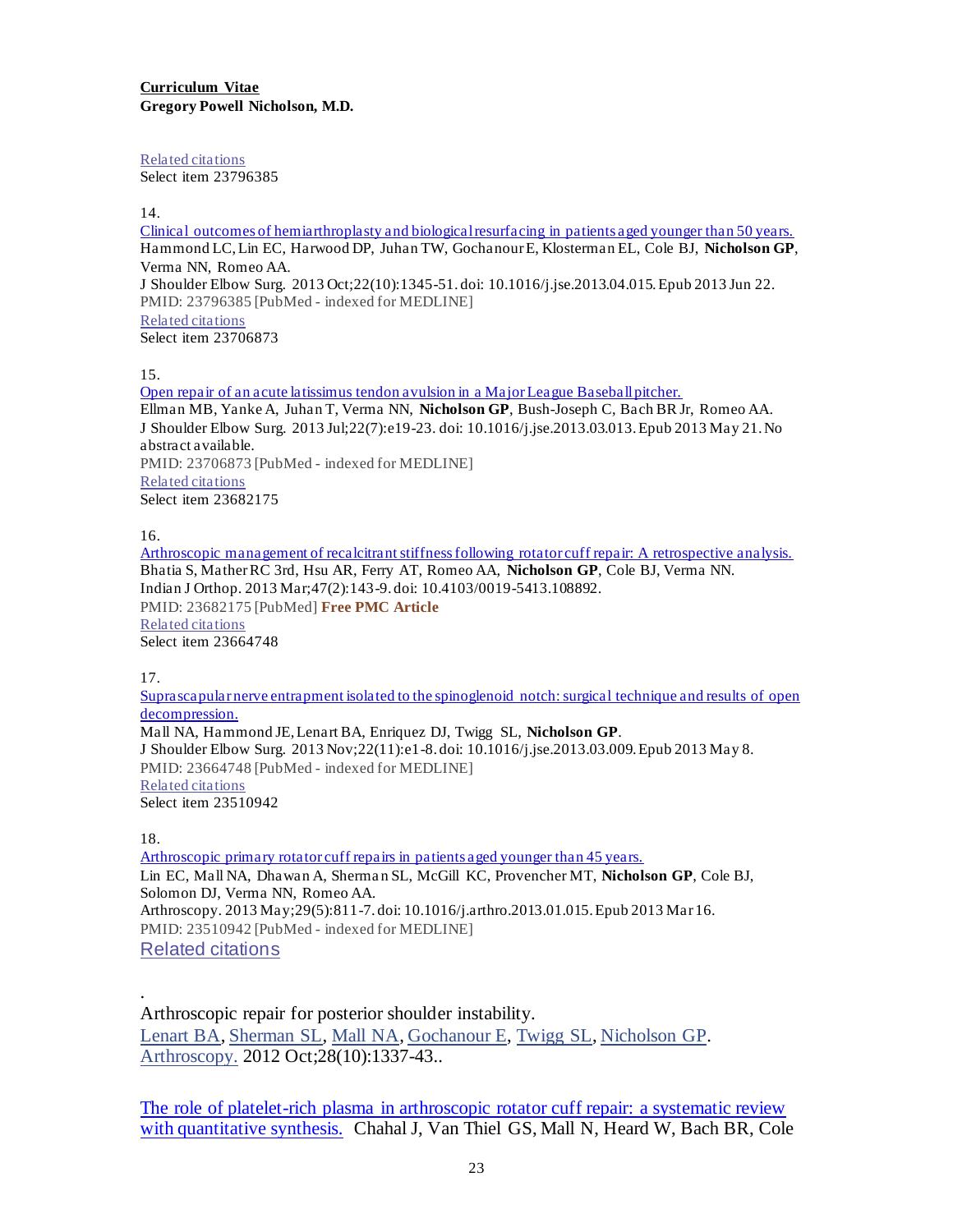**Curriculum Vitae Gregory Powell Nicholson, M.D.**

BJ, Nicholson GP, Verma NN, Whelan DB, Romeo AA. Arthroscopy. 2012 Nov;28(11):1718-27

Complications of the reverse prosthesis: prevention and treatment. Affonso J, Nicholson GP, Frankle MA, Walch G, Gerber C, Garzon-Muvdi J, McFarland EG. Instr Course Lect. 2012;61:157-68.

The vertical humeral osteotomy for stem removal in revision shoulder arthroplasty: results and technique.

Van Thiel GS, Halloran JP, Twigg S, Romeo AA, Nicholson GP. J Shoulder Elbow Surg. 2011 Dec;20(8):1248-54. Epub 2011 Mar 21.

Reproducibility and reliability of the Snyder classification of superior labral anterior posterior lesions among shoulder surgeons.

Jia X, Yokota A, McCarty EC, Nicholson GP, Weber SC, McMahon PJ, Dunn WR, McFarland EG. Am J Sports Med. 2011 May;39(5):986-91. Epub 2011 Feb 1.

Scapular notching: Recognition and strategies to minimize clinical impact. Nicholson GP, Strauss EJ, Sherman SL. Clin Orthop Relat Res. 2011 Sep;469(9):2521- 30. Review.

- 1. Retrospective Analysis of Arthroscopic Management of Glenohumeral Degenerative Disease. Van Thiel GS, Sheehan S, Frank RM, Slabaugh M, Cole BJ, Nicholson GP, Romeo AA, Verma NN. Arthroscopy. 2010 Sep 25.
- 2. Outcomes of arthroscopic rotator cuff repair in patients aged 70 years or older. Verma NN, Bhatia S, Baker CL 3rd, Cole BJ, Boniquit N, Nicholson GP, Romeo AA. Arthroscopy. 2010 Oct;26(10):1273-80. Epub 2010 Aug 21.
- 3. Early return to work in workers' compensation patients after arthroscopic fullthickness rotator cuff repair. Bhatia S, Piasecki DP, Nho SJ, Romeo AA, Cole BJ, Nicholson GP, Boniquit N, Verma NN. Arthroscopy. 2010 Aug;26(8):1027-34. Epub 2010 Jun 3.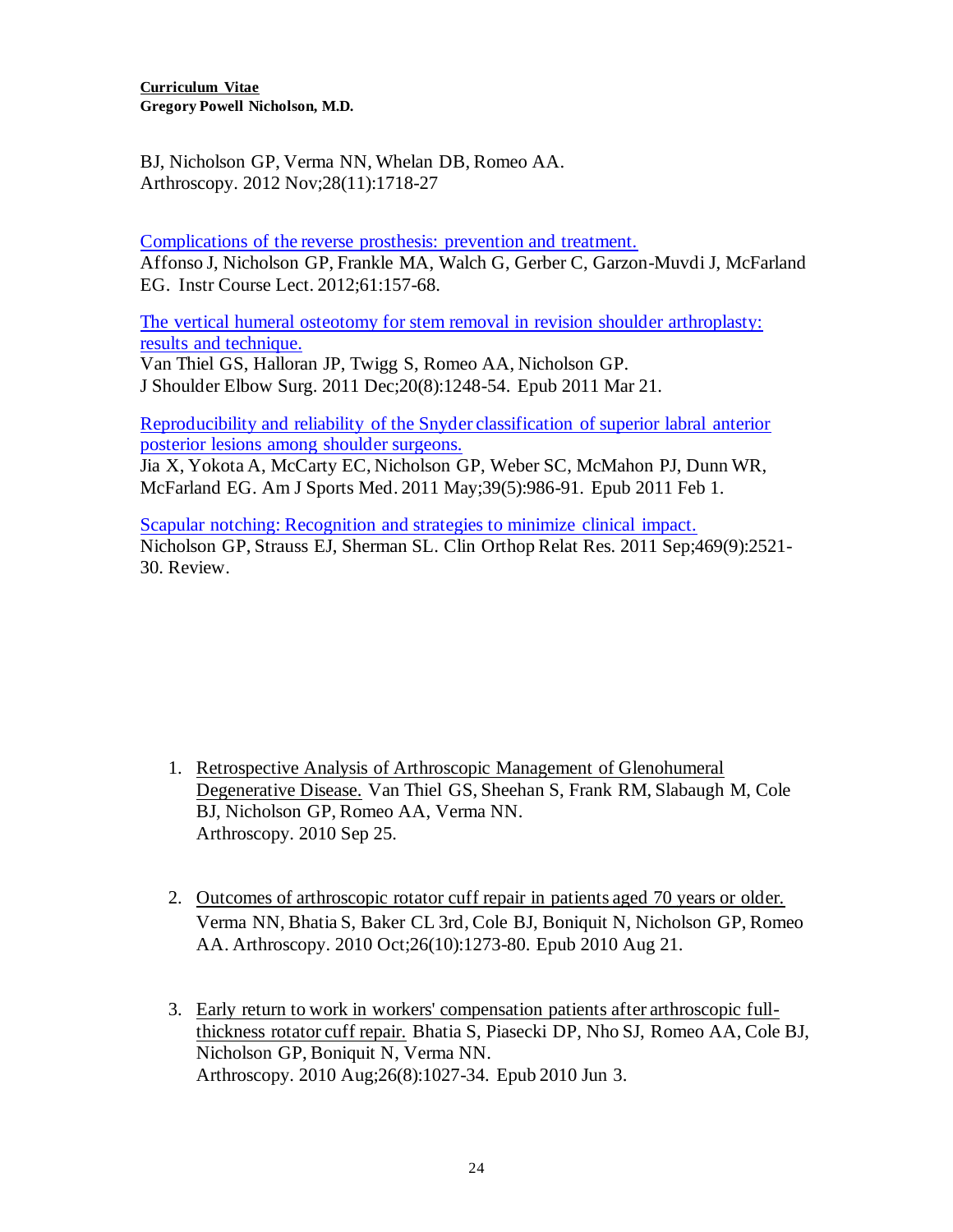- 4. Outcomes after arthroscopic revision rotator cuff repair. Piasecki DP, Verma NN, Nho SJ, Bhatia S, Boniquit N, Cole BJ, Nicholson GP, Romeo AA. Am J Sports Med. 2010 Jan;38(1):40-6. Epub 2009 Nov 25.
- 5. Van Thiel G, Piasecki DP, Nicholson GP. Vertical humeral osteotomy for revision of will-fixed humeral components: case report and operative technique. Am J Orthop. 2009; Feb 38(2): 67-71.
- 6. Piasecki DP, Verma NN, Nho SJ, Bhatia S, Boniquit N, Cole BJ, Nicholson GP, Romeo AA. Outcomes After Arthroscopic Revision Rotator Cuff Repair. Am J Sports Med. 2009 Nov 25.
- 7. Piasecki DP, Romeo AA, Bach BR Jr, Nicholson GP. Suprascapular neuropathy. J Am Acad Orthop Surg. 2009 Nov;17(11):665-76.
- 8. Nicholson GP, Twigg S, Blatz B, Sturonas-Brown B, Wilson J. Subscapularis lengthening in shoulder arthroplasty. J Shoulder Elbow Surg. 2009.
- 9. **Nicholson GP**, Breur GJ, Van Sickle D, Yao JQ, Kim J, Blanchard CR. Evaluation of a cross-linked acellular porcine dermal patch of rotator cuff repair augmentation in an ovine model. *J Shoulder Elbow Surg* 16: 184S-190S, 2007.
- 10. **Nicholson GP**, Goldstein JL, Romeo AA, et al. Lateral meniscus allograft biologic glenoid arthroplasty total shoulder arthroplasty for young shoulder with degenerative joint disease. *J Shoulder Elbow Surg* 16: 261S-266S, 2007.
- 11. **Nicholson GP**: Current concepts in reverse shoulder replacement. *Current Opinion in Orthopaedics* 17: 306-9; 2006.
- 12. Mazzocca AD, Bicos,J, Romeo, AA, Cohen, MA, **Nicholson GP**, and Arciero, RA. Repair of Distal Biceps Tendon Ruptures using Anatomic Interference Screw and Cortical Button. *Techniques in Shoulder & Elbow Surgery* 6(2): 108-115, 2005.
- **13.** Mahfouz MR**, Nicholson GP,** Komistek RD, Hovis D, Kubo M. In Vivo Determination of the Dynamics of Normal, Rotator Cuff-Deficient, Total, and Reverse Replacement Shoulders. *Journal Bone Joint Surg* 87-A (Supplement 2): 107-113, 2005.
- 14. **Nicholson GP:** Arthroscopic Acromioplasty. A Comparison Between Workers' Compensation and Non-Workers' Compensation Populations. *J Bone Joint Surg* 85-A (4): 682-689, 2003.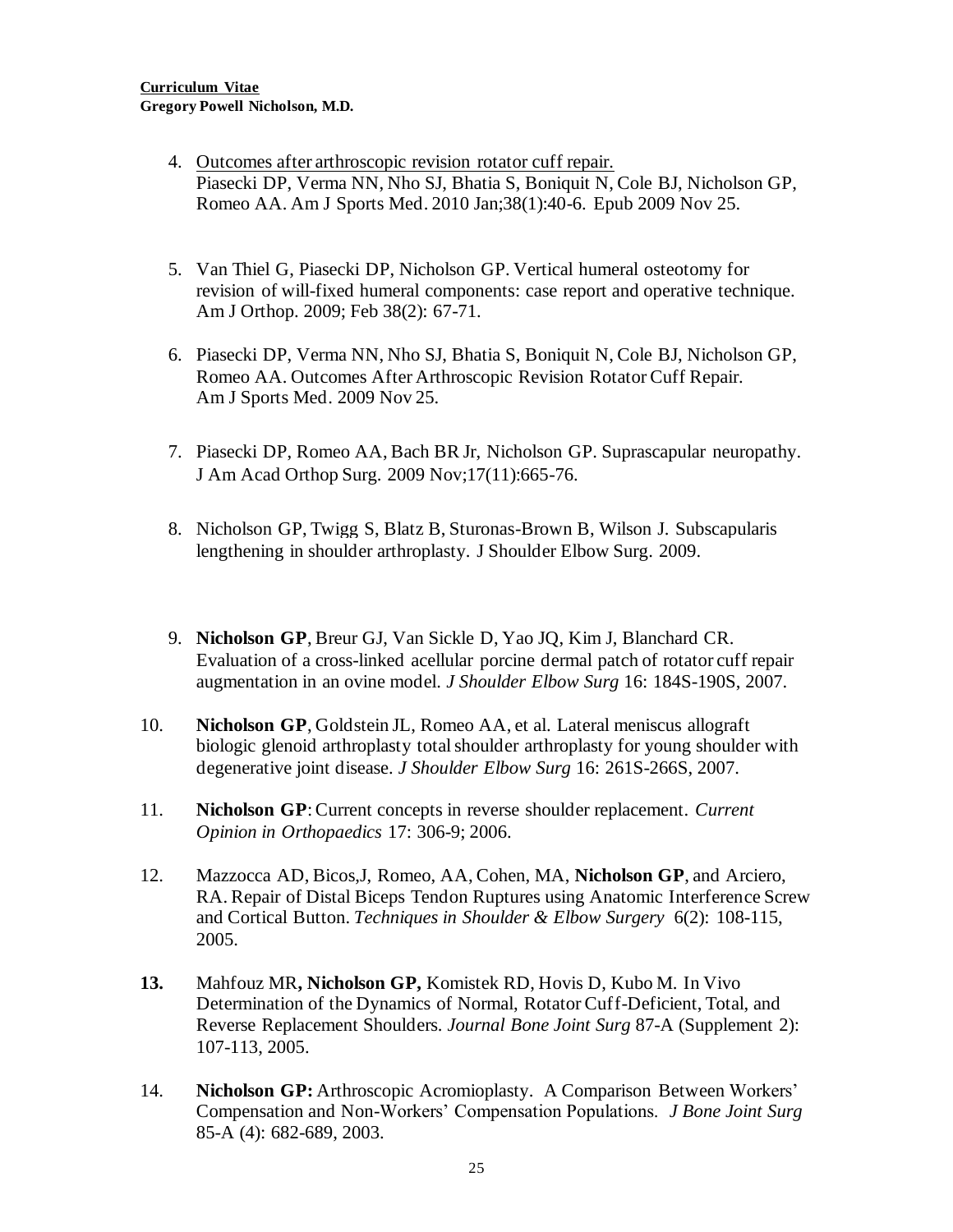- **15. Nicholson GP**: Arthroscopic Capsular Release for Stiff Shoulders. Effect of Etiology on Outcomes. *Arthroscopy* 19 (1): 40-49, 2003.
- 16. **Nicholson GP**, Duckworth MA: Scapulothoracic Bursectomy for Snapping Scapular Syndrome*. J Shoulder Elbow Surg* 11: 80-85, 2002.
- 17. Cohen BS, **Nicholson GP**, Romeo AA: Arthroscopic rotator cuff repair: is miniopen just of historical interest? *Current Opinion in Orthopaedics*; 12: 331-336; 2001.
- 18. **Nicholson GP**, Goodman DA, Flatow EL, Bigliani LU: The Acromion: Morphology and Age-related Changes – A Study of 420 Scapulae. *J of Shoulder and Elbow Surg* (5): 1-11, 1996.
- 19. Bigliani LU, **Nicholson GP**, Pollock RG, Duralde XA, Self EB, Flatow EL: Operative Treatment of Non-unions of the Surgical Neck of Humerus. *J of Shoulder and Elbow Surg* (5): 169-180, 1996.
- 20. Flatow EL, Duralde XA, **Nicholson GP**, Pollock RG, Bigliani LU: Arthroscopic Resection of the Distal Clavicle with a Superior Approach. *J of Shoulder and Elbow Surg* 4 (1): 41, 1995.
- 21. **Nicholson GP,** Misamore G: Rotator Cuff Insufficiency in the Arthritic Shoulder: Treatment Alternatives. *Seminars in Arthroplasty* (4): 273-279, 1995.
- 22. **Nicholson GP**, Flatow EL, Bigliani LU: Acromioclavicular Joint Evaluations and Treatment Arthroscopically - Including Arthroscopic Mumford Procedure. *Orthop Clin North Am* 24 (1): 133-142, 1993.

#### **Book Chapters**

- 1. Piasecki DP, **Nicholson GP**. "Tears of the Subscapularis Tendon in Athletes-Diagnosis and Repair Techniques." In: Clinics in Sports Medicine; ed Shaffer B. Vol 27, (4), Oct, 2008: 731-746.
- 2. **Nicholson GP.** What is the management of symptomatic subscapularis deficiency after previous shoulder surgery? in *"Curbside Consultation of the Shoulder. 49 Clinical Questions".* Eds: **Nicholson GP**, Provencher MT. Question 31; 123-126. SLACK Inc. Thorofare, NJ, 2008.
- 3. Provencher MT, **Nicholson GP**. What are the indications to utilize a rotator cuff augmentation patch in the repair of a large or massive rotator cuff tear? In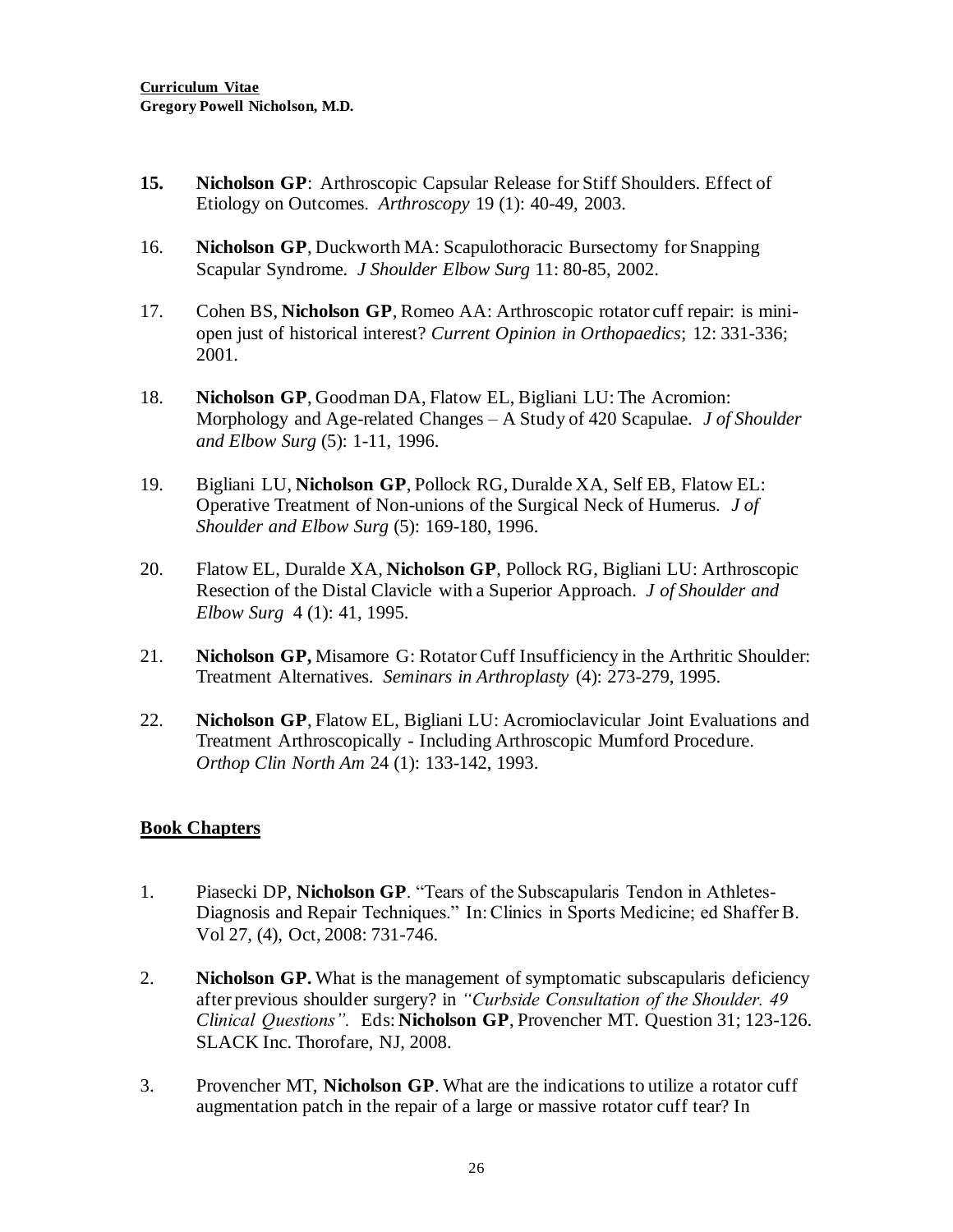*"Curbside Consultation of the Shoulder. 49 Clinical Questions".* Eds: **Nicholson GP**, Provencher MT. Question 37; 149-154. SLACK Inc. Thorofare, NJ, 2008.

- 4. **Nicholson GP**. How do you work up the clinical situation of aseptic loosening versus possible occult infection in the total shoulder with incomplete 2-mm lucent lines around the cemented glenoid? in *"Curbside Consultation of the Shoulder. 49 Clinical Questions".* Eds: **Nicholson GP**, Provencher MT. Question 25; 103-105. SLACK Inc. Thorofare, NJ, 2008.
- 5. **Nicholson GP**. Arthroscopic Management of Shoulder Stiffness in *Surgical Techniques of the Shoulder, Elbow, and Knee in Sports Medicine.* Eds Cole BJ and Sekiya JK. Chapter 25; 257-264.Saunders/Elsevier. Philadelphia, PA, 2008.
- 6. **Nicholson GP**. Rotator Cuff Tear Arthropathy, in *Adult Reconstruction*. Eds Berry DJ and Steinmann SP. Chapter 45; 314-319. Wolters Kluwer/Lippincott Williams & Wilkins. Philadelphia, PA, 2007.
- 7. Lattermann C, **Nicholson GP**: Knot Tying, in *Minimally Invasive Shoulder and Elbow Surgery.* Eds Levine WN, Ahmad CS, Blaine TA. Chap. 3; 25-33. Informa Healthcare. New York, NY, 2007.
- 8. **Nicholson GP**. Complications in Orthopaedics. Rotator Cuff Surgery. *Failure of Rotator Cuff Repair*. In AAOS Monograph ed. Green, A. Chapter 3: p31-41. AAOS, Rosemont, IL, 2006
- 9. Pearl ML, Romeo AA, Wirth MA, Yamaguchi K, **Nicholson GP**, Creighton RA. "Decision Making in Contemporary Shoulder Arthroplasty" in Instructional Course Lectures; 54: 69-85, 2005.
- 10. **Nicholson GP**: Arthroplasty and Rotator Cuff Deficiency, in *Shoulder Arthroplasty,* Eds; Bigliani, Flatow. Pp. 149-166, Springer, New York, 2005.
- 11. **Nicholson GP:** Treatment of Anterior Superior Shoulder Instability with a Reverse Ball and Socket Prosthesis. *Operative Techniques in Orthopedics*. Vol. 13 (4), 235-241, 2003.
- 12. **Nicholson GP**, Bicos J: Treatment and Results of Sternoclavicular Joint Injuries. *Clinics in Sports Medicine*, Vol 22 (2), 359-370, 2003.
- 13. **Nicholson GP:** Mini-Open Rotator Cuff Repair. In *Operative Techniques in Orthopaedics.* Vol. 12 (3), 162-166, 2002.
- 14. **Nicholson GP,** Ticker ,: Adhesive Capsulitis. *An Atlas of Shoulder Arthroscopy*, Eds: Imhoff, Ticker, Fu. Martin Dunitz Publishers, London 2003.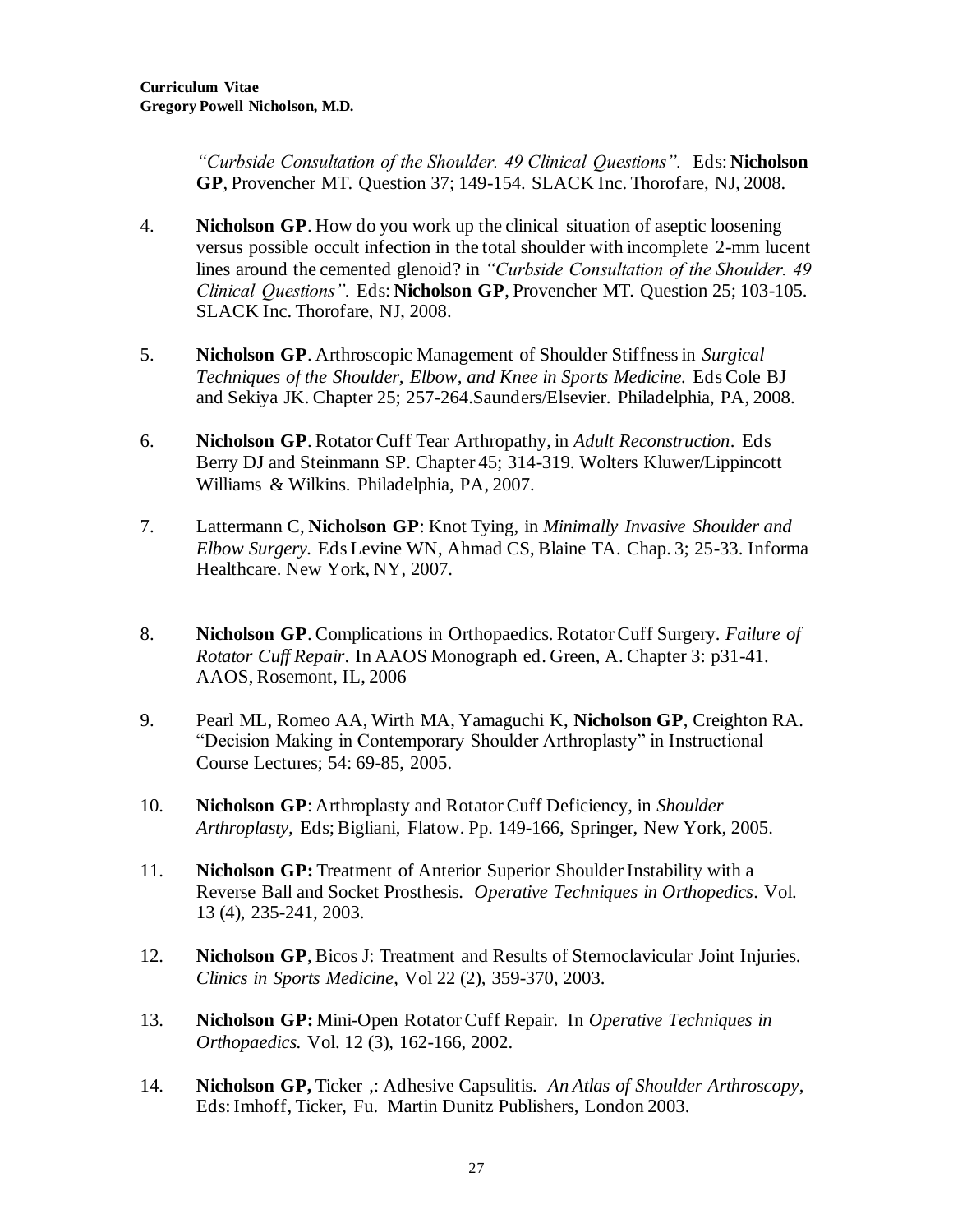- 15. **Nicholson GP**: Adhesive Capsulitis, Manipulation or Operative Capsular Division. In *Surgical Techniques for the Shoulder and Elbow*, Eds: Barber FA, Fischer SP. Chapter 32 pp 127-130; Thieme Medical Publishers, New York, Inc., 2003.
- 16. **Nicholson GP**: Surgical Management of Posterior Instability In the Athlete. *Sports Medicine and Arthroscopy Review* (8): 280-288, 2000.
- 17. **Nicholson GP**, Lintner SA: Tissue and Their Structure. *Orthopaedic Knowledge Update: Shoulder & Elbow*. Rosemont, IL, The American Academy of Orthopaedic Surgeons, 1997, Chap. 1, pp 3-10.
- 18. **Nicholson GP**, Flatow EL, Bigliani LU: Shoulder Arthroplasty for Proximal Humeral Fractures. *Arthroplasty of the Shoulder,* Freidman (ed). New York: Theime Medical Publishers, Inc., 1994, (14), 183-193.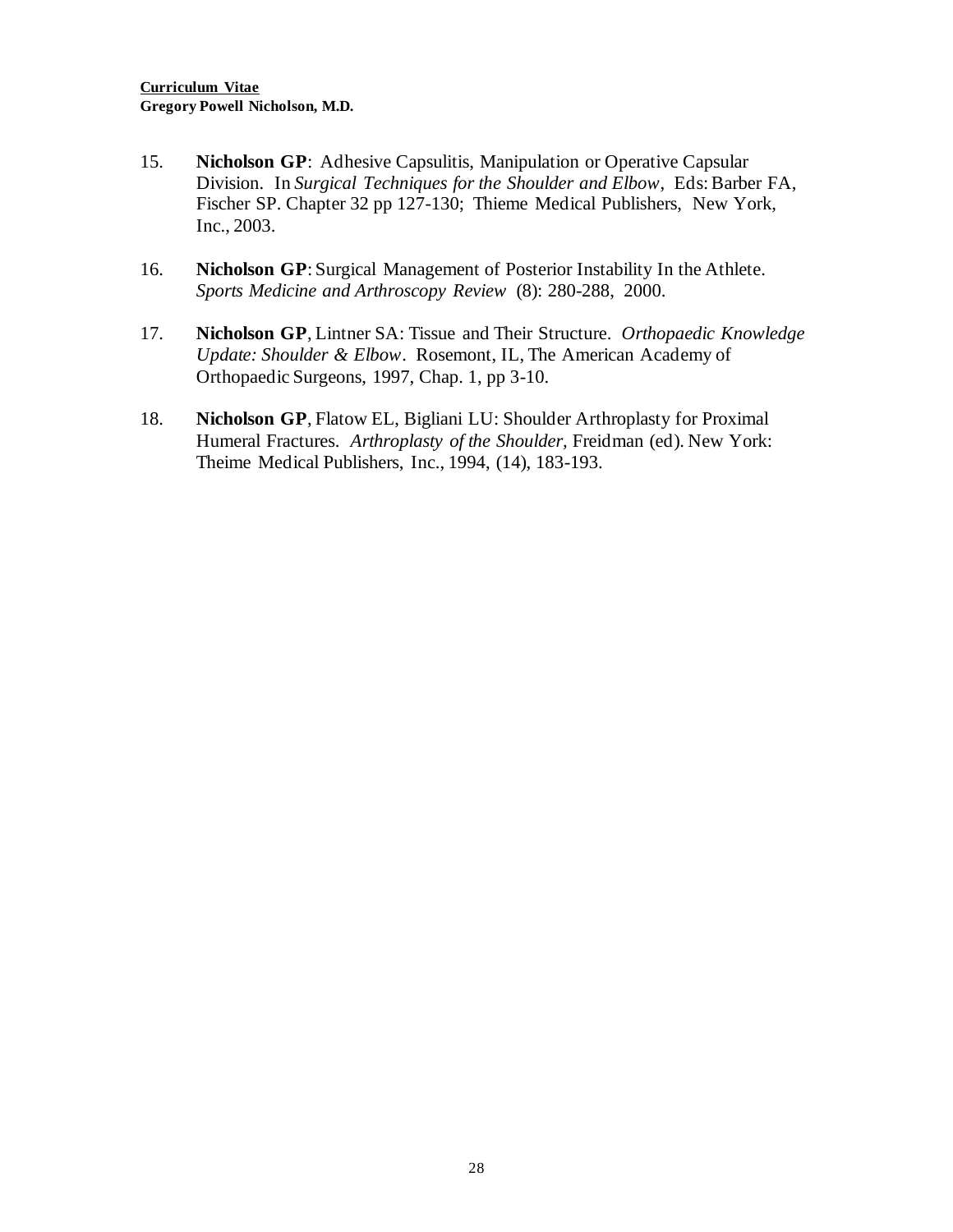#### **Abstracts**

- 1. **Nicholson GP**, Kunkel SS: Prospective Evaluation of Shoulder Hemiarthroplasty for Cuff Tear Arthropathy. *J Shoulder and Elbow Surg* 1999; 8 (5): 537.
- 2. **Nicholson GP**: Anterior Posterior Instability of the Distal Clavicle After Acromioclavicular Resection: Clinical Characteristics and Results of Operative Stabilization. *Orthop Trans* 1998-199; 22 (4): 1190-1991.
- 3. **Nicholson GP**: Scapulothoracic Bursectomy for Snapping Scapula Syndrome. *Orthop Trans* 1998-1999; 22 (1): 60.
- 4. **Nicholson GP**: Operative Stabilization of Symptomatic Anterior Posterior Instability of the distal Clavicle after Acromioclavicular Joint Resection. *Orthop Trans* 1997; 21 (1): 134-135.
- 5. **Nicholson GP**: Lintner SA, Duckworth MA: Prospective Evaluation of Arthroscopic Capsular Release for Recalcitrant Frozen Shoulder. *Orthop Trans* 1997; 21 (1): 136.
- 6. **Nicholson GP**, Kunkel SS: Variability and Assessment of Acromial Morphology. A Randomized Blinded Study of Radiographs and MRI. *Orthop Trans* 1996- 1997; 20 (4): 948.
- 7. **Nicholson GP**, Rapp G: Long Term Radiographic Follow-Up of the Putti-Platt: The Incidence of Glenohumeral Arthrosis. *J Shoulder and Elbow Surg* 1996; (5): 513.
- 8. **Nicholson GP**, Rapp G: Long Term Radiographic Follow-Up of the Putti-Platt: The Incidence of Glenohumeral Arthrosis. *Orthop Trans* 1996; 19: 772.
- 9. **Nicholson GP**, Goodman DA, Flatow EL, Bigliani LU: The Acromion: Morphologic Condition and Age Related Changes: A Study of 420 Scapulae. *Orthop Trans* 1995; 19: 230.
- 10. **Nicholson GP**, Pollock RG, Owens JM, McIlveen SJ, Flatow EL, Bigliani LU: The Anterior Inferior Capsular Shift Procedure for Glenohumeral Instability: Technique and Long Term Results. *Orthop Trans* 1993; 17: 1109.
- 11. Flatow EL, Pollock RG, **Nicholson GP**, Bigliani LU, Owens JM, McIlveen SJ: The Anterior Inferior Capsular Shift Procedure for Glenohumeral Instability: Long Term Results. *Orthop Trans* 1993; 17: 974.
- 12. **Nicholson GP**, Goodman DA, Flatow WL, Bigliani LU: The Acromion: Morphology and Age-Related Changes: A Study of 420 Scapulae. *Orthop Trans* 1993; 17: 112.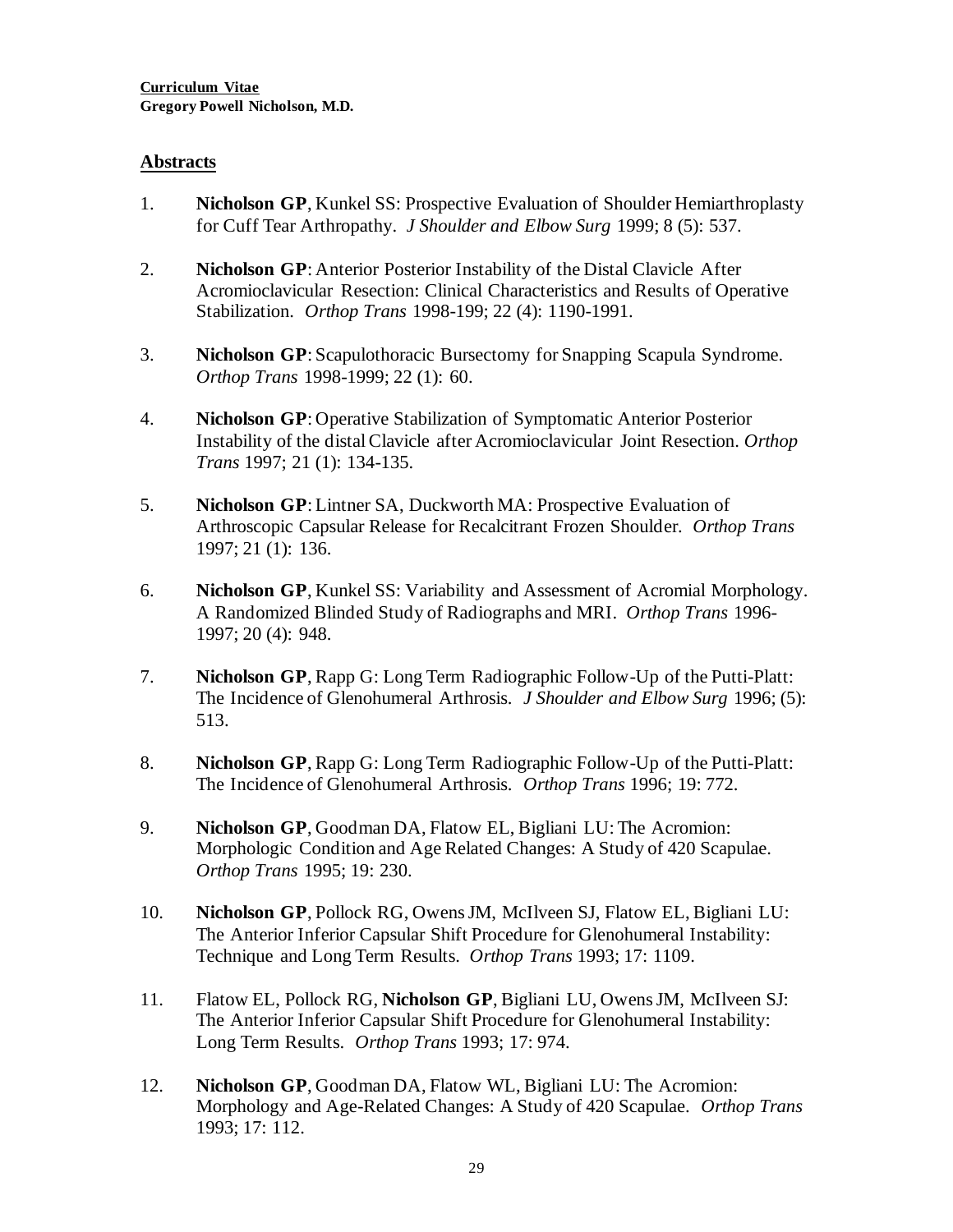- 13. **Nicholson GP**, Goodman DA, Flatow EL, Bigliani LU: The Acromion: Morphology and Age-Related Changes: A Study of 420 Scapulae. *Orthop Trans* 1993; 17: 976.
- 14. Bigliani LU, **Nicholson GP**, Pollock RG, Duralde XA, Self EB, Flatow EL: Operative Treatment of Non-Unions of the Surgical Neck of the Humerus. *J Shoulder and Elbow Surg* 1994; 3 (1): 542.
- 15. Bigliani LU, **Nicholson GP**, Pollock RG, Duralde XA, Self EB, Flatow EL: Operative Treatment of Non-Unions of the Surgical Neck of the Humerus. Orthop Trans 1993; 17: 937.
- 16. Duralde XA, **Nicholson GP**, Flatow EL, Pollock RG, Bigliani LU: Arthroscopic Resection of the Distal Clavicle: Factors Associated with Success. *J Shoulder and Elbow Surg* 1994; 3 (1): 36.
- 17. Flatow EL, Pollock RG, **Nicholson GP**, Bigliani LU: Arthroscopic Resection of the Distal Clavicle: Factors Associated with Success. *Orthop Trans* 1995; 17: 1065.
- 18. **Nicholson GP**, Fischer RA, McIlveen SJ, Flatow EL, McCann PC, Bigliani LU: Primary Humeral Head Replacement for Severely Displaced Proximal Humerus Fractures. *J Shoulder and Elbow Surg* 1993; 2 (1): 512.
- 19. Jelsma RD, **Nicholson GP**, Pollock RG, Flatow EL, Bigliani LU: Arthroscopic Treatment of Frozen Shoulder. *Orthop Trans* 1992; 16: 331.
- 20. Bigliani LU, **Nicholson GP**, McIlveen SJ, McCann PC, Fischer RA, Flatow EL: Primary Humeral Head Replacement for Severely Displaced Proximal Humerus Fractures. *Orthop Trans* 1992; 16: 331.

#### **EXHIBITS**

Strauss E, Salata M, McGill K, Nicholson G, Cole B, Verma N, Romeo A.*"Outcomes of Shoulder Arthroplasty After Failure of Biologic Resurfacing of the Glenohumeral Joint."* Poster presentation at the European Society for Surgery of the Shoulder and the Elbow (SECEC/ESSSE) Annual Meeting, Lyon, France. September 14-17, 2011

Harwood DP, Lin EC, Dhawan A, Gochanour E, Nicholson GP, Cole BJ, Romeo AA, Verma NN. *"Clinical Outcomes of Total Shoulder Arthroplasty in Patients Under the Age of 50."* Poster presentation at the European Society for Surgery of the Shoulder and the Elbow (SECEC/ESSSE) Annual Meeting, Lyon, France. September 14-17, 2011.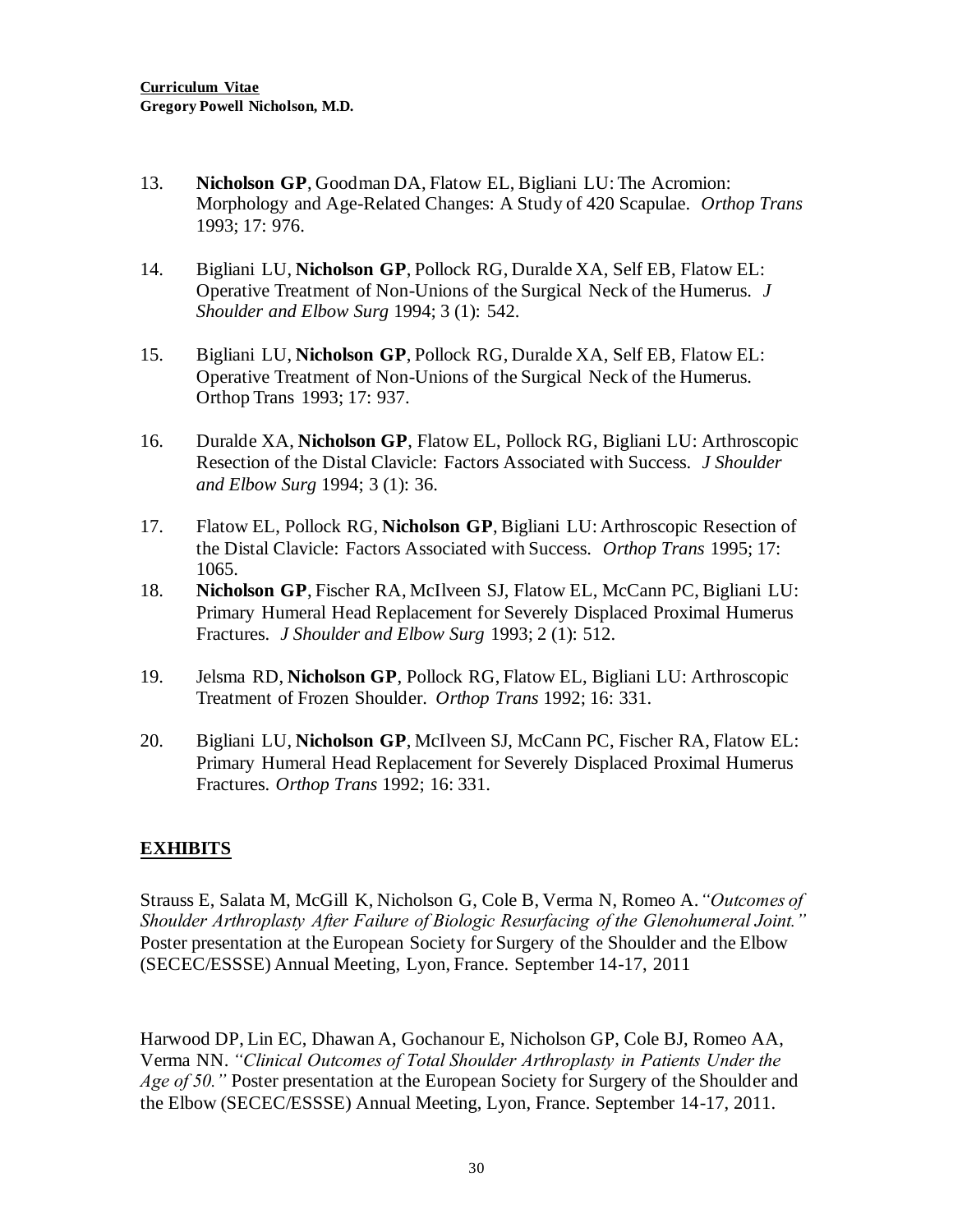Lin EC, Sershon RA, Van Thiel GS, Gupta D, McGill KC, Cole BJ, Verma NN, Romeo AA, Nicholson GP. *"Clinical Outcomes of Reverse Total Shoulder Arthroplasty in Patients Under the Age of 60."* Poster presentation at the European Society for Surgery of the Shoulder and the Elbow (SECEC/ESSSE) Annual Meeting, Lyon, France. September 14-17, 2011.

Lenart BA, Twigg SL, Sherman S, Gochenour E, Nicholson G. Arthroscopic Posterior Instability Repair in the Young Athlete. Poster presentation at the AOSSM Annual Meeting, San Diego, CA. June, 2011.

**Nicholson GP,** Twigg SL, Rue J-P. Hypertrophy of the Anterior Coracoacromial Ligament in the Young Overhead Athlete as a Cause of Shoulder Pain. Poster Presented at 75th AAOS Meeting, San Francisico, CA; March, 2008

**Nicholson GP**, Goldstein J, Romeo AA, Cole BJ, Hayden JK, Twigg SL, McCarty LP, Detterline AJ. Lateral meniscus allograft biologic glenoid arthroplasty in total shoulder arthroplasty for young shoulders with degenerative joint disease. Poster Presentation at 74th AAOS meeting, San Diego, CA, Feb., 2007

**Nicholson GP**, Twigg SL, Blatz B: Subscapularis Lengthening in Shoulder Arthroplasty. Poster Exhibit at the 73<sup>rd</sup> Annual American Academy of Orthopaedic Surgeons Meeting. Chicago, IL. March, 2006.

**Nicholson GP,** Wysocki R, McCarty LP**:** Suprascapular Nerve Entrapment Isolated to the Spinoglenoid Notch. Results of Open Decompression. Poster Exhibit at 19th SECEC Meeting. Rome, Italy; Sept. 2005

**Nicholson GP:** Single Cannula Repair Technique for SLAP Lesions. Poster Exhibit at 19th SECEC Meeting. Rome, Italy; Sept. 2005

**Nicholson GP,** Mahfouz M, Komistek R, Hovis D, Kubo M: In Vivo Determination of the Dynamics of Normal, Rotator Cuff-Deficient, Total, and Reverse Replacement Shoulders. Scientific Exhibit at 72<sup>nd</sup> Annual American Academy of Orthopaedics Surgeons. Washington, D.C., February, 2005.

**Nicholson GP:** Arthroscopic Coracoid plasty. Poster Exhibit at 21<sup>st</sup> Annual American Shoulder and Elbow Surgeons Meeting. New York, NY. Oct 2004.

**Nicholson GP:** Custom Reverse Shoulder Arthroplasty for Cuff Deficient Shoulders with Anterosuperior Instability after Previous Failed Surgery. Poster Exhibit at 9<sup>th</sup> International Congress on Surgery of the Shoulder, Washington DC, May 2-5, 2004.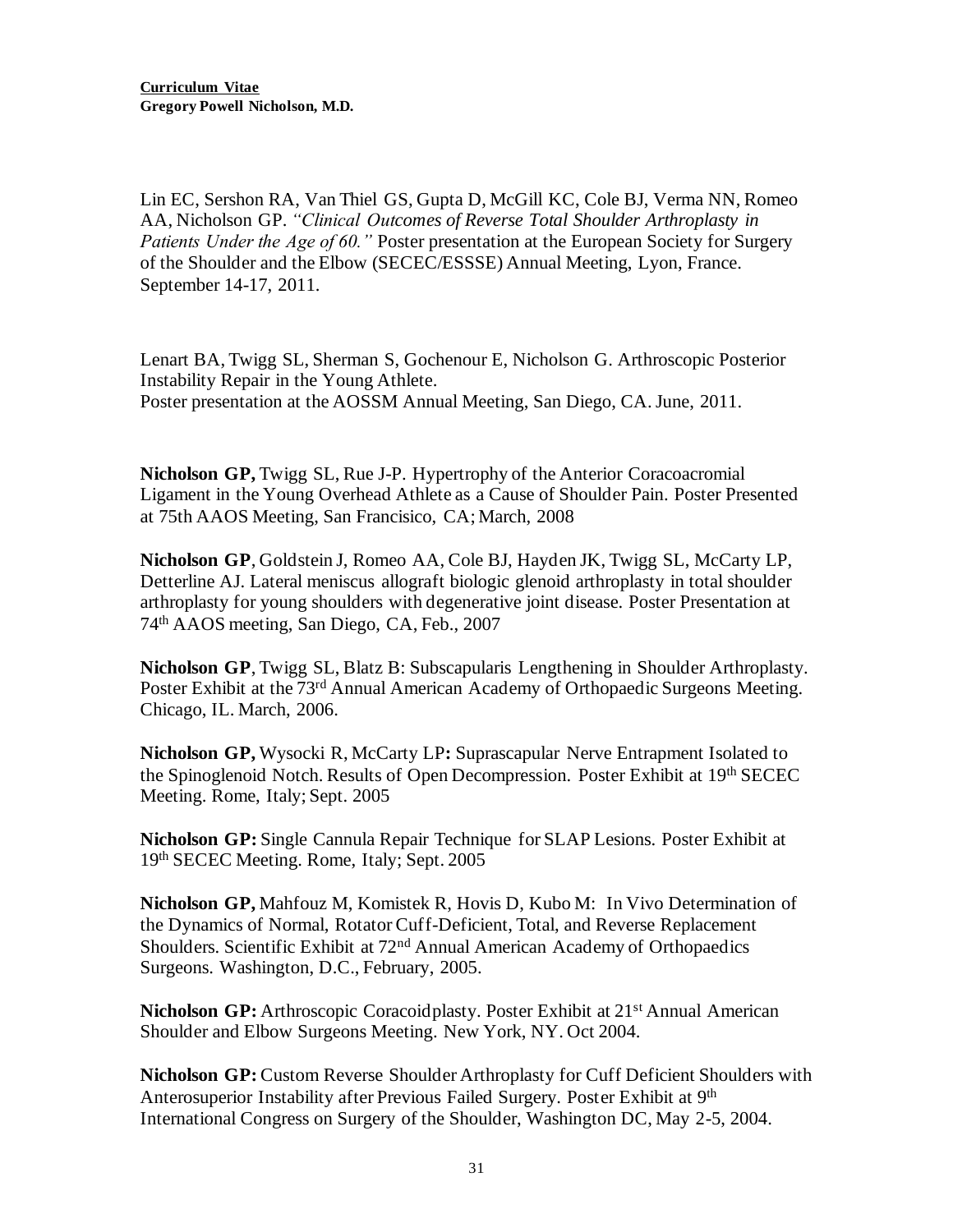**Nicholson GP:** Reverse Shoulder Arthroplasty for Cuff Deficiency and Anterosuperior Instability after Multiple Failed Shoulder Surgeries. Poster Exhibit at the 16<sup>th</sup> SECEC Meeting, Budapest, Hungary, September, 2002.

**Nicholson GP:** Sternal Head Pectoralis Major Transfer for Irreversible Long Thoracic Nerve Injury. Scientific Poster Exhibit 69<sup>th</sup> Annual American Academy of Orthopaedic Surgeons, Dallas, TX, February 2002

**Nicholson GP**: Reverse Ball and Socket Shoulder Arthroplasty for Rotator Cuff Deficient Shoulders with Anterosuperior Instability, Preliminary Results. Scientific Poster Exhibit at 69<sup>th</sup> Annual American Academy of Orthopaedic Surgeons, Dallas, TX, February, 2002.

**Nicholson GP**, Duckworth MA: Operative Stabilization of Anteroposterior Instability of the Distal Clavicle after Acromioclavicular Resection – Long Term Follow-Up. Scientific Exhibit, 68<sup>th</sup> Annual American Academy of Orthopaedic Surgeons, San Francisco, CA, February 2001.

**Nicholson GP**, Gregori RC, Duckworth MA: Suprascapular Nerve Entrapment Isolated to the Spinoglenoid Notch. Scientific Exhibit, 68<sup>th</sup> Annual American Academy of Orthopaedic Surgeons, San Francisco, CA, February 2001.

Pollock RG, Bigliani LY, Duralde XA, Flatow EL, McIlveen SJ, **Nicholson GP**, Owens JM, Weinstein D: The Anterior Inferior Capsular Shift Procedure for Anterior Glenohumeral Instability: Technique and Long Term Results. Scientific Exhibit, 60<sup>th</sup> Annual American Academy of Orthopaedic Surgeons, San Francisco, CA, February 1993.

Bigliani LU, Brown AR, Greenberg C, **Nicholson GP**, Pollock RG, Flatow EL: Interscalene Block for Shoulder Arthroscopy: Comparison with General Anesthesia. Scientific Exhibit, 59<sup>th</sup> Annual American Academy of Orthopaedic Surgeons, San Francisco, CA, February 1992.

## **VIDEO / EXHIBITS**

**Nicholson GP** and Edwards TB**:** Editors of: The Masters Experience. Arthroscopic Surgical Techniques: "Anterior Glenohumeral Instability" Arthroscopy Association of North America/American Academy of Orthopaedic Surgeons Instructional DVD series. 2008.

**Nicholson GP:** Arthroscopic Acromioplasty. A Comparison Between Workers' Compensation and Non-Workers' Compensation Populations. Video Journal of Orthopaedics 2003.